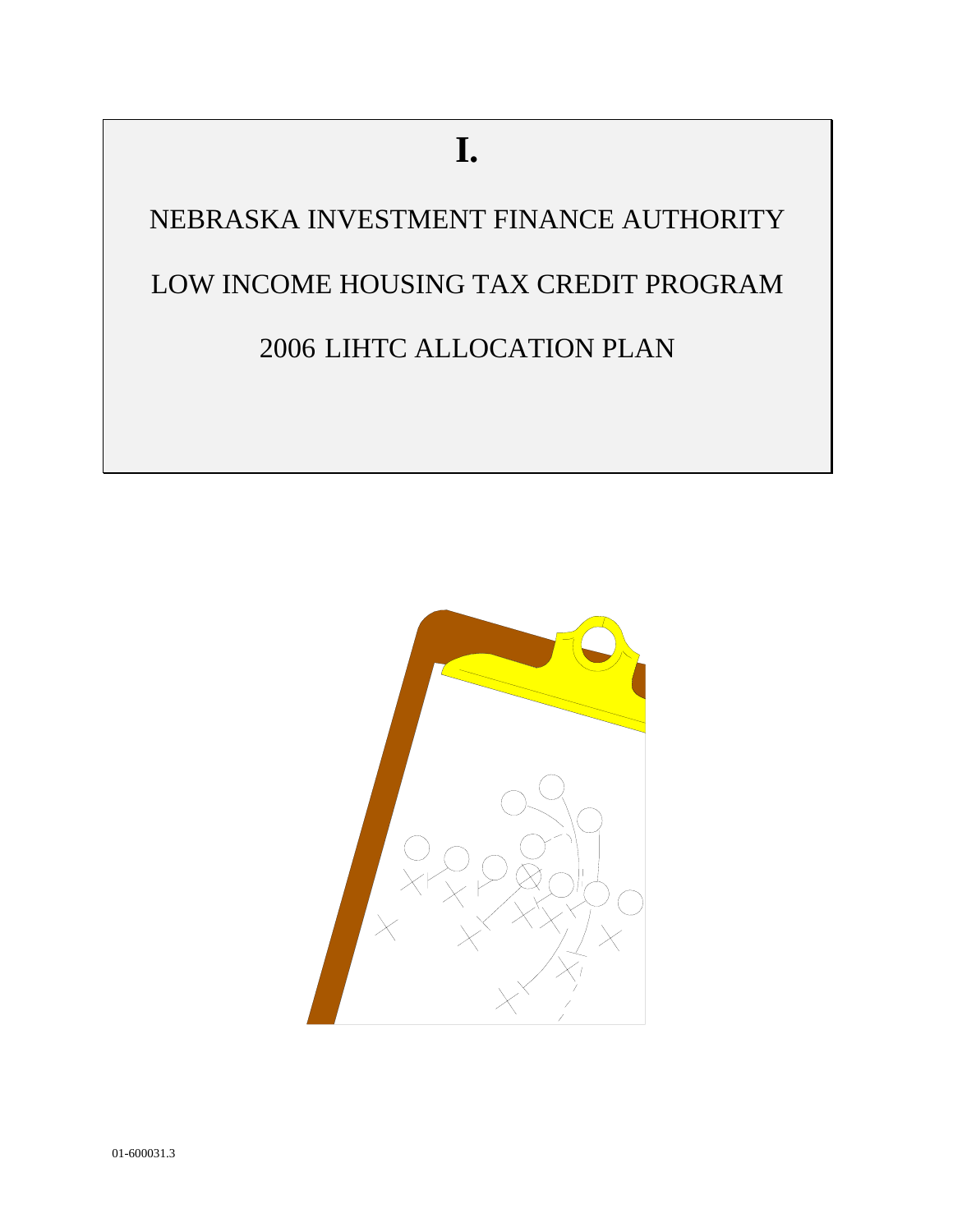# **LOW INCOME HOUSING TAX CREDIT PROGRAM**

# **2006 LIHTC Allocation Plan**

# **Table of Contents**

#### **Page**

| 1. |            |                                                             |  |
|----|------------|-------------------------------------------------------------|--|
|    | 1.1<br>1.2 |                                                             |  |
| 2. |            |                                                             |  |
|    | 2.1        |                                                             |  |
|    | 2.2        |                                                             |  |
|    | 2.3        |                                                             |  |
|    | 2.4        |                                                             |  |
|    | 2.5        |                                                             |  |
| 3. |            |                                                             |  |
|    | 3.1        |                                                             |  |
|    | 3.2        |                                                             |  |
|    | 3.3        |                                                             |  |
|    | 3.4        |                                                             |  |
|    | 3.5        |                                                             |  |
|    | 3.6        |                                                             |  |
|    | 3.7        |                                                             |  |
|    | 3.8        |                                                             |  |
| 4. |            |                                                             |  |
|    | 4.1        |                                                             |  |
|    | 4.2        |                                                             |  |
|    | 4.3        |                                                             |  |
|    | 4.4        |                                                             |  |
|    | 4.5        |                                                             |  |
|    | 4.6        |                                                             |  |
|    | 4.7        |                                                             |  |
|    | 4.8        |                                                             |  |
|    | 4.9        |                                                             |  |
| 5. |            | <b>CRANE PROGRAM APPLICATION AND ALLOCATION PROCESS  12</b> |  |
|    | 5.1        | MAXIMUM ALLOCATION OF LIHTC UNDER THE CRANE                 |  |
| 6. |            |                                                             |  |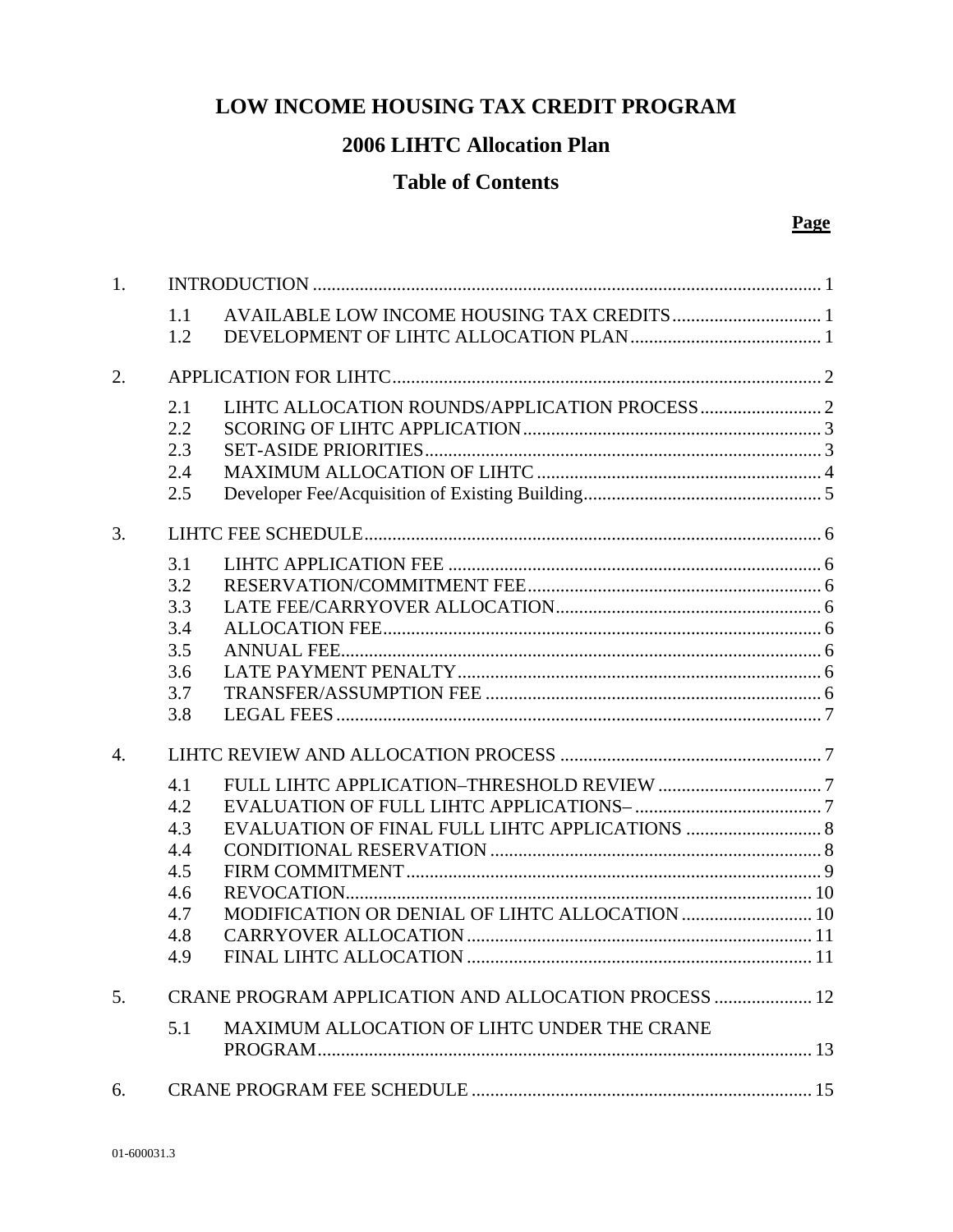|    | 6.1  |                                                  |  |
|----|------|--------------------------------------------------|--|
|    | 6.2  |                                                  |  |
|    | 6.3  |                                                  |  |
|    | 6.4  |                                                  |  |
|    | 6.4  |                                                  |  |
|    | 6.5  |                                                  |  |
|    | 6.6  |                                                  |  |
|    | 6.7  |                                                  |  |
|    | 6.8  |                                                  |  |
| 7. |      |                                                  |  |
|    | 7.1  |                                                  |  |
|    | 7.2  |                                                  |  |
|    | 7.3  | LIHTC APPLICATIONS SUBMITTED BY CRANE PROGRAM    |  |
|    |      |                                                  |  |
|    | 7.4  | EVALUATION OF LIHTC APPLICATIONS UNDER THE CRANE |  |
|    |      |                                                  |  |
|    | 7.5  |                                                  |  |
|    | 7.6  |                                                  |  |
|    | 7.7  |                                                  |  |
|    | 7.8  |                                                  |  |
|    | 7.9  |                                                  |  |
|    | 7.10 |                                                  |  |
| 8. |      |                                                  |  |
| 9. |      |                                                  |  |
|    | 9.1  |                                                  |  |
|    | 9.2  |                                                  |  |
|    | 9.3  |                                                  |  |
|    | 9.4  |                                                  |  |
|    | 9.5  |                                                  |  |
|    | 9.6  |                                                  |  |
|    | 9.7  |                                                  |  |
|    | 9.8  |                                                  |  |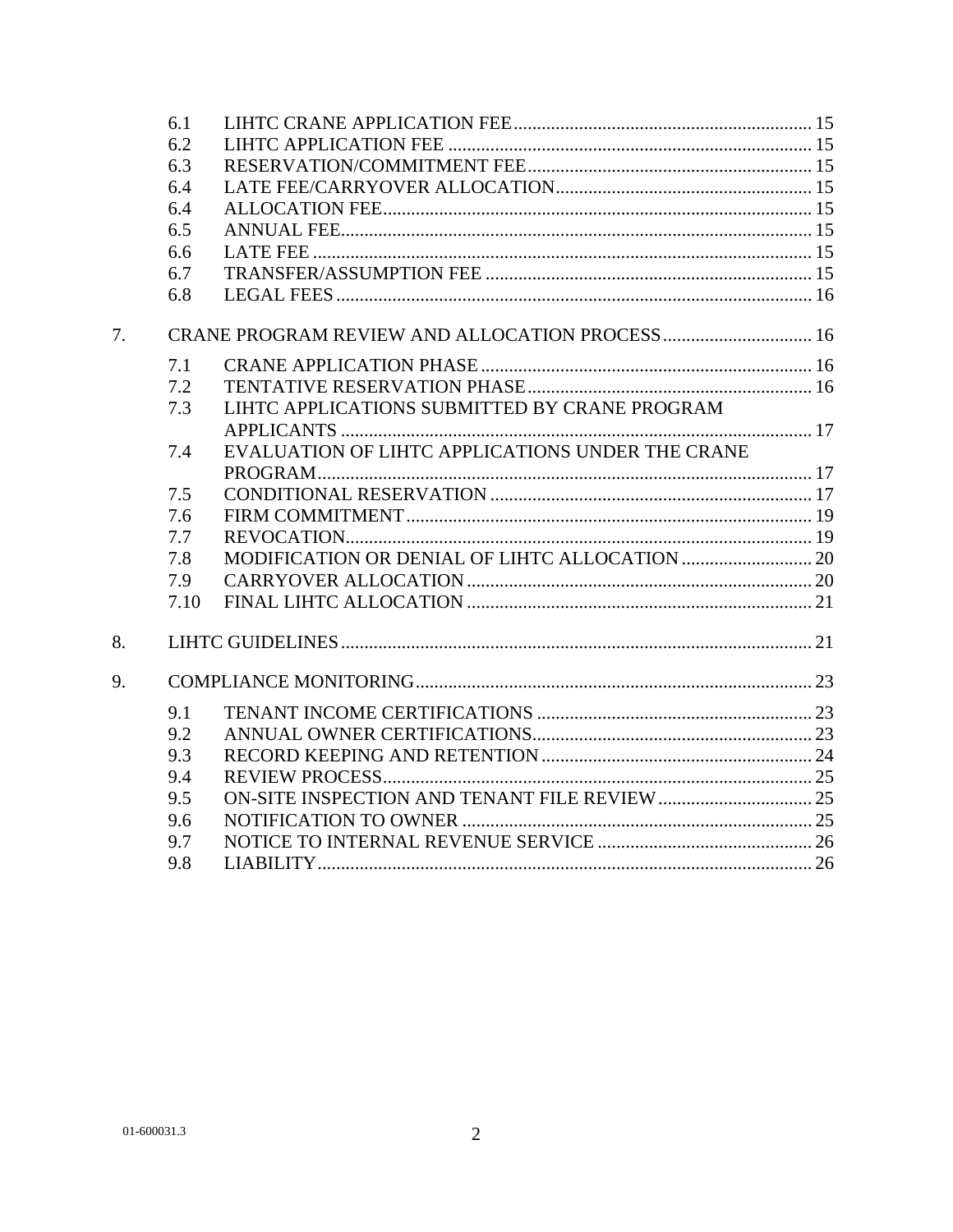# **NEBRASKA INVESTMENT FINANCE AUTHORITY 2006 LIHTC ALLOCATION PLAN**

## **1. INTRODUCTION**

#### **1.1 AVAILABLE LOW INCOME HOUSING TAX CREDITS**.

In 2006, the Nebraska Investment Finance Authority ("NIFA") will have approximately \$3,000,000 of Low Income Housing Tax Credits ("LIHTC") based on the Bureau of Census Current Population Report for Nebraska multiplied by [\$1.85] (as may be adjusted). The amount of LIHTC's available may be increased by LIHTC returned to NIFA from prior years or LIHTC allocated to Nebraska from the 2006 national LIHTC pool.

#### **1.2 DEVELOPMENT OF LIHTC ALLOCATION PLAN**.

The 2006 LIHTC Allocation Plan is the result of public dialogue between NIFA and a number of individuals from many parts of Nebraska, with diverse backgrounds and interests in the LIHTC Program attending focus group meetings held throughout Nebraska. A public hearing on the proposed 2006 LIHTC Package (the "LIHTC Package") which includes the Information Guide, Allocation Plan, LIHTC Application, Carryover Allocation Procedures Manual, Cost Certification Procedures Manual, LIHTC Forms and Documents and Land Use Restriction Agreement was held in Lincoln, Nebraska (the "LIHTC Program"). All comments received by NIFA were taken into consideration in developing and drafting the LIHTC Package.

The LIHTC Package was approved by the Nebraska Investment Finance Authority Board of Directors and was forwarded to the Governor of the State of Nebraska for approval. The LIHTC Package encourages the selection of Developments that serve to address the most pressing housing needs of Nebraska, within the guidelines and requirements under Section 42 of the Internal Revenue Code of 1986, as amended (the "Code"). NIFA, at its sole discretion, reserves the right to modify or waive any conditions, which are otherwise not mandated by the Code, contained in the LIHTC Package. Modifications by NIFA may include, but are not limited to, changes which provide for better coordination with other state and federal programs and/or funding sources.

The LIHTC Package may be amended from time to time as new guidelines and regulations are issued under Section 42 of the Code or as NIFA deems necessary to meet the LIHTC Program goals and objectives.

Persons wishing to apply for LIHTC must complete a 2006 LIHTC Application (the "LIHTC Application"). (See "CRANE Application and Allocation Process" below for LIHTC available pursuant to the CRANE Program.) The LIHTC Application can be obtained by contacting NIFA, or by downloading it from NIFA's Internet Web site (www.NIFA.org).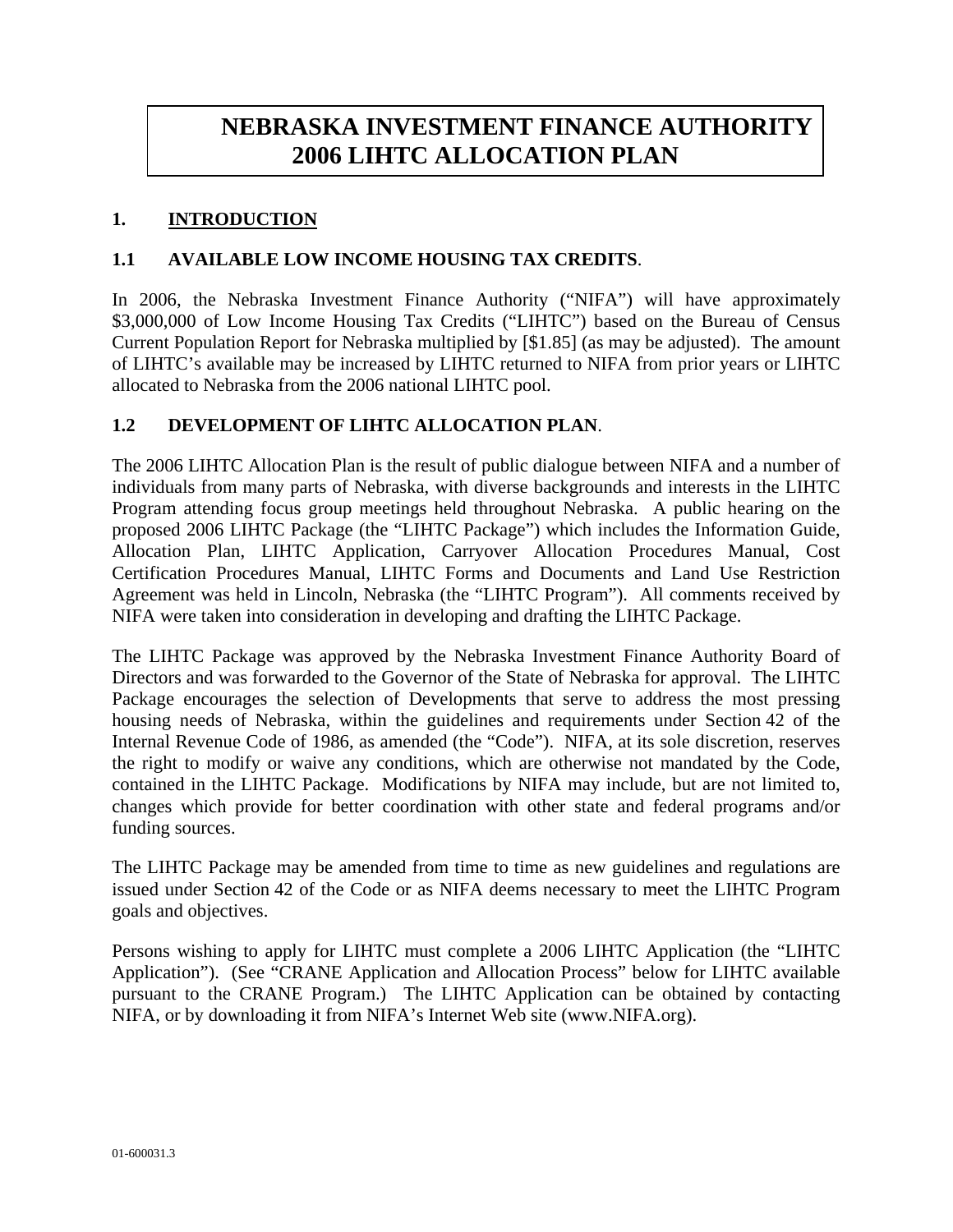# **2. APPLICATION FOR LIHTC**

# **2.1 LIHTC ALLOCATION ROUNDS/APPLICATION PROCESS**.

Allocation Rounds. There will be at least two Allocation Rounds. For a Development to be eligible for review during an Allocation Round, a complete originally executed and four copies of the LIHTC Application and all required supporting information must be received by NIFA by the deadline for that Allocation Round. Developments that do not submit an original and four copies of the LIHTC Application, with tabbed indexes, will not be reviewed or scored by NIFA. The LIHTC Application is available for downloading from NIFA's web site at www.NIFA.org.

| 2006                                          | <b>Application</b><br><b>Deadline</b><br>(no later than 5:00<br>p.m. CST) | <b>LIHTC</b><br><b>Reservations</b><br><b>Issued</b> | Approximate<br><b>LIHTC</b> to be<br><b>Reserved</b> |
|-----------------------------------------------|---------------------------------------------------------------------------|------------------------------------------------------|------------------------------------------------------|
| Round 1                                       |                                                                           |                                                      |                                                      |
| Full Application-<br><b>Threshold Review:</b> | September 12,<br>2005                                                     |                                                      |                                                      |
| Round 1                                       |                                                                           |                                                      |                                                      |
| Final Full<br>Application:                    | October 28, 2005                                                          | December 9, 2005                                     | Up to \$1,000,000                                    |
| Round 2                                       |                                                                           |                                                      |                                                      |
| Full Application-<br>Threshold Review:        | February 20, 2006                                                         |                                                      |                                                      |
| Round 2<br><b>Final Full</b><br>Application   | April 3, 2006                                                             | May, 2006                                            | Balance<br>of<br><b>LIHTC</b>                        |
| <b>Additional Round*</b>                      |                                                                           |                                                      |                                                      |

NIFA will hold the following Allocation Rounds:

\*NIFA reserves the right to hold additional Allocation Rounds or make changes to the above Allocation Rounds if necessary to meet LIHTC Program goals and objectives.

LIHTC Applications that do not receive a Conditional Reservation in one Allocation Round may be carried over for consideration in a subsequent Allocation Round (other than the final Allocation Round) provided that:

- (a) Applicant notifies NIFA, in writing, that it still would like the Development to be considered in the next Allocation Round;
- (b) The Development previously met the threshold criteria established by NIFA;

01-600031.3 2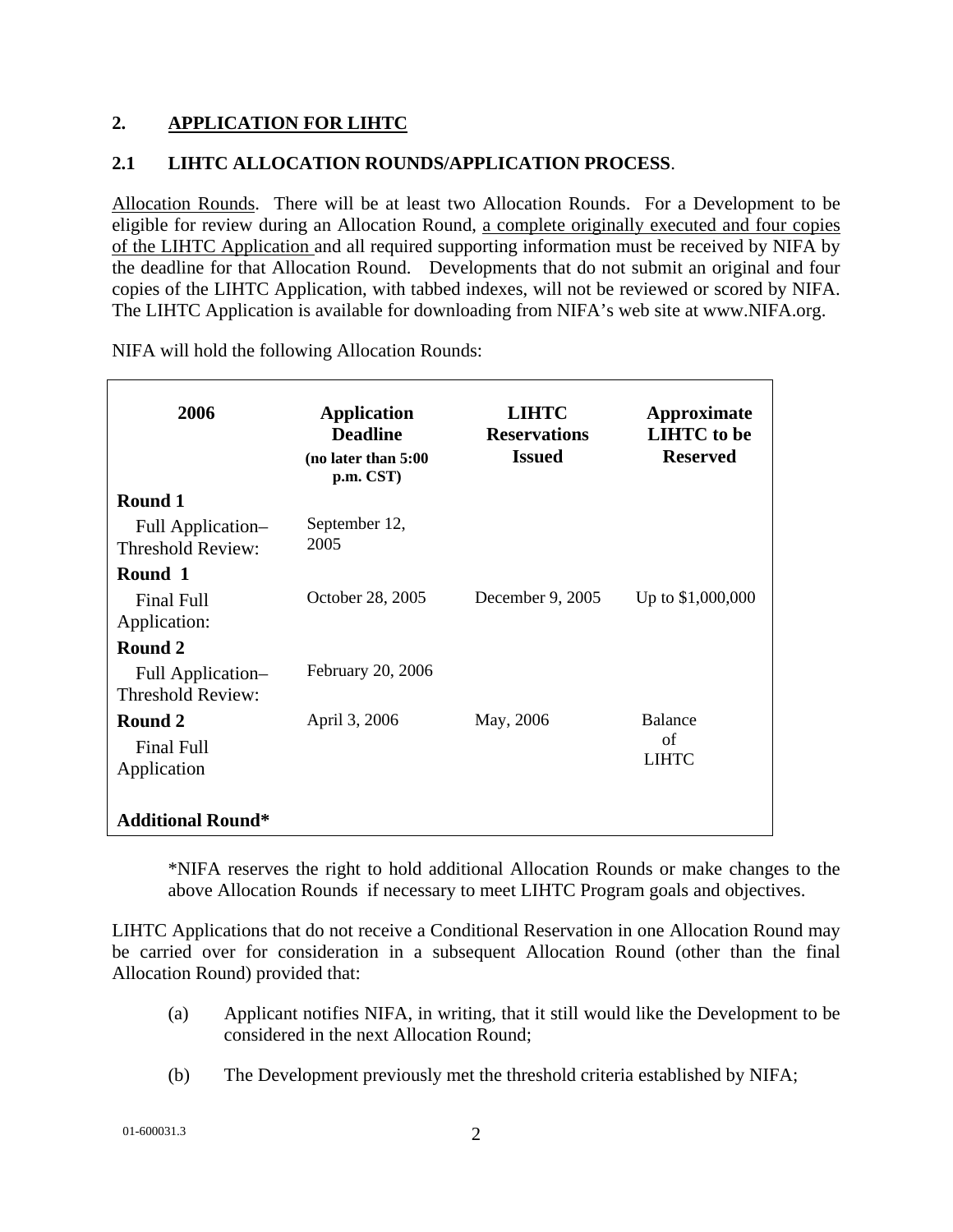- (c) Evidence is provided to NIFA showing that site control, financing commitments and any other required time-sensitive documents for the Development remain valid; and
- (d) There have been no substantial or material changes to the LIHTC Application.

## **2.2 SCORING OF LIHTC APPLICATION**.

The following criteria will be reviewed for purposes of scoring each LIHTC Application:

- Threshold Criteria
- Other Selection Criteria
- NIFA Scored Criteria
	- **NOTE**: LIHTC Applications will be scored SOLELY on information provided in the LIHTC Application.
	- **NOTE**: Developments receiving financing from the United States Department of Agriculture Rural Development program must have a subsidy layering review and complete underwriting analysis before such Developments will be considered eligible for LIHTC.

#### **2.3 SET-ASIDE PRIORITIES**.

All Nebraska LIHTC allocations will be based on special set-asides, federal law and the NIFA scoring system, which incorporates various Nebraska housing priorities. Notwithstanding the above, Developments receiving an allocation of tax-exempt bonds will not be included for purposes of determining the set-asides, or required to compete with Developments not receiving tax-exempt bond financing. Tax-exempt bond financed Developments will be required to meet the requirements of this Allocation Plan in order to receive an allocation of LIHTC.

#### (a) **NON-PROFIT SET-ASIDE**.

NIFA will reserve at least ten percent (10%) of its annual LIHTC authority to qualified non-profit sponsors, as required by Code Section 42(h)(5). To qualify for this set-aside, the Development sponsor must: (i) be a qualified nonprofit tax-exempt organization within Section  $501(c)(3)$  or  $501(c)(4)$  of the Code, (ii) have as one of its exempt purposes the fostering of low-income housing, (iii) own an interest in the Development (directly or through a wholly owned subsidiary) and (iv) materially participate on a regular, continuous and substantial basis in the operation of the Development throughout the Development's 15-year compliance period. The non-profit entity must not have been formed for the principal purpose of competition in the non-profit set-aside.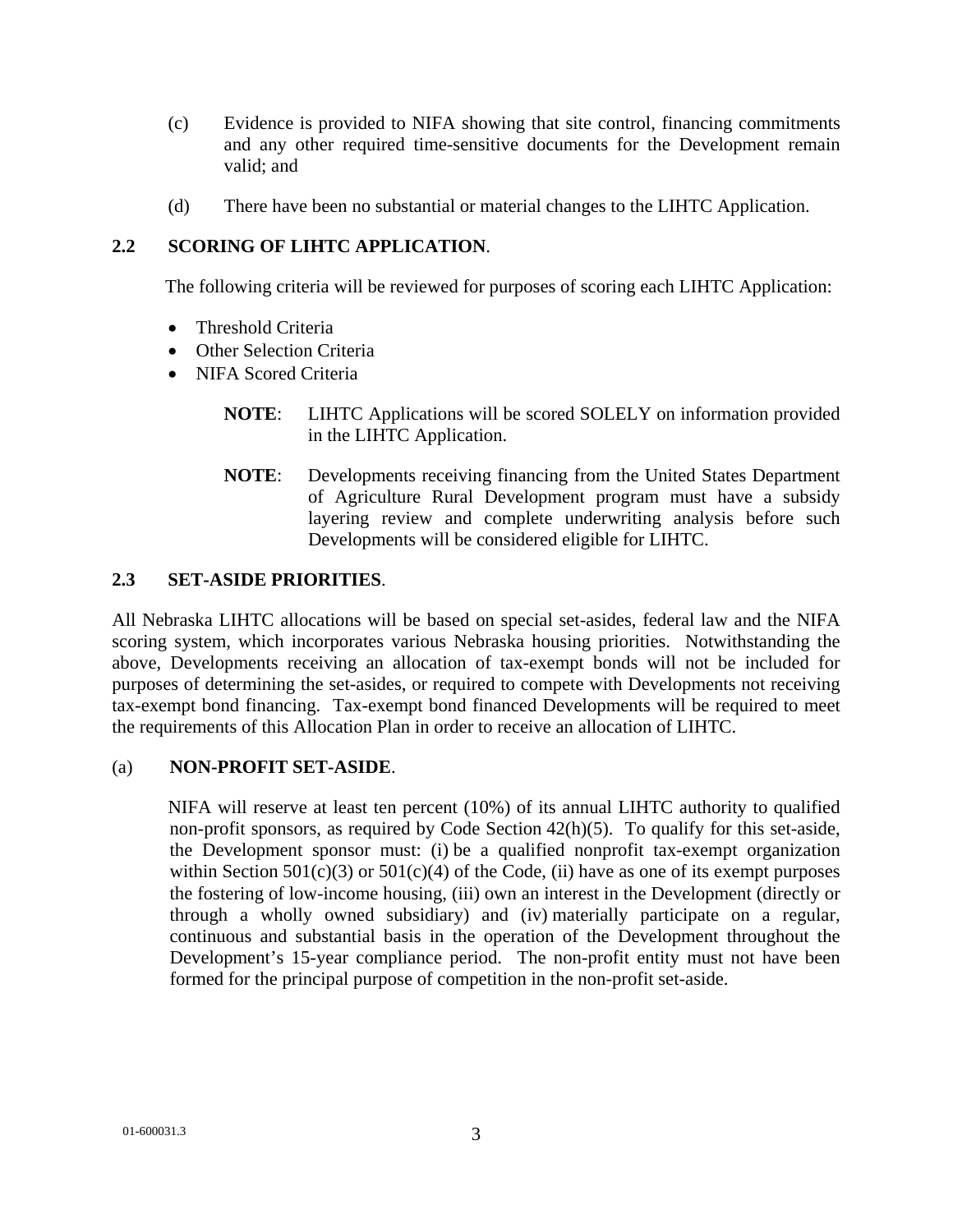#### (b) **METRO/NON-METRO SET-ASIDE**.

Metro/Non-Metro set-aside will be as follows:

| <b>Percentage of Total</b><br><b>LIHTC</b><br><b>Allocation</b> | Area                                  | County                                            |
|-----------------------------------------------------------------|---------------------------------------|---------------------------------------------------|
| 50% - Metro                                                     | <b>South Sioux City</b><br><b>MSA</b> | (Dakota County)                                   |
|                                                                 | Lincoln MSA                           | (Lancaster County)                                |
|                                                                 | Omaha MSA                             | (Douglas, Washington,<br>Cass and Sarpy Counties) |

50% - Non-Metro Balance of Nebraska

Note, the Metro/Non-Metro set-aside is only applicable to Allocation Rounds 1 and 2 .

#### (c) **COLLABORATIVE RESOURCES ALLOCATION FOR NEBRASKA SET-ASIDE**.

In an effort to encourage economic growth, community development and the provision of affordable housing, NIFA will set-aside up to \$1,000,000 of Nebraska's annual LIHTC authority to be allocated under the Collaborative Resources Allocation for Nebraska (the "CRANE Program"). All CRANE applications will be scored and compete against other CRANE applications. Further details regarding the CRANE Program can be found at page 12. If the LIHTC's in the CRANE Program are not fully reserved, the unreserved amount will be available for all Developments.

#### **2.4 MAXIMUM ALLOCATION OF LIHTC**.

- (a) The maximum LIHTC allocation to any single Development will be more than 18% of Nebraska's annual LIHTC authority. No Development may be divided into two or more developments to receive more LIHTC in the same year. Multiple applications in the same year determined to be a single development will be returned to the Applicant and all fees forfeited.
- (b) No one owner, developer, co-developer, sponsor, any member of the Development Team, or an affiliate thereof with an "identity-of-interest" (excluding property management control) will be eligible to receive more than a total of 34% of Nebraska's annual LIHTC authority (LIHTC received under the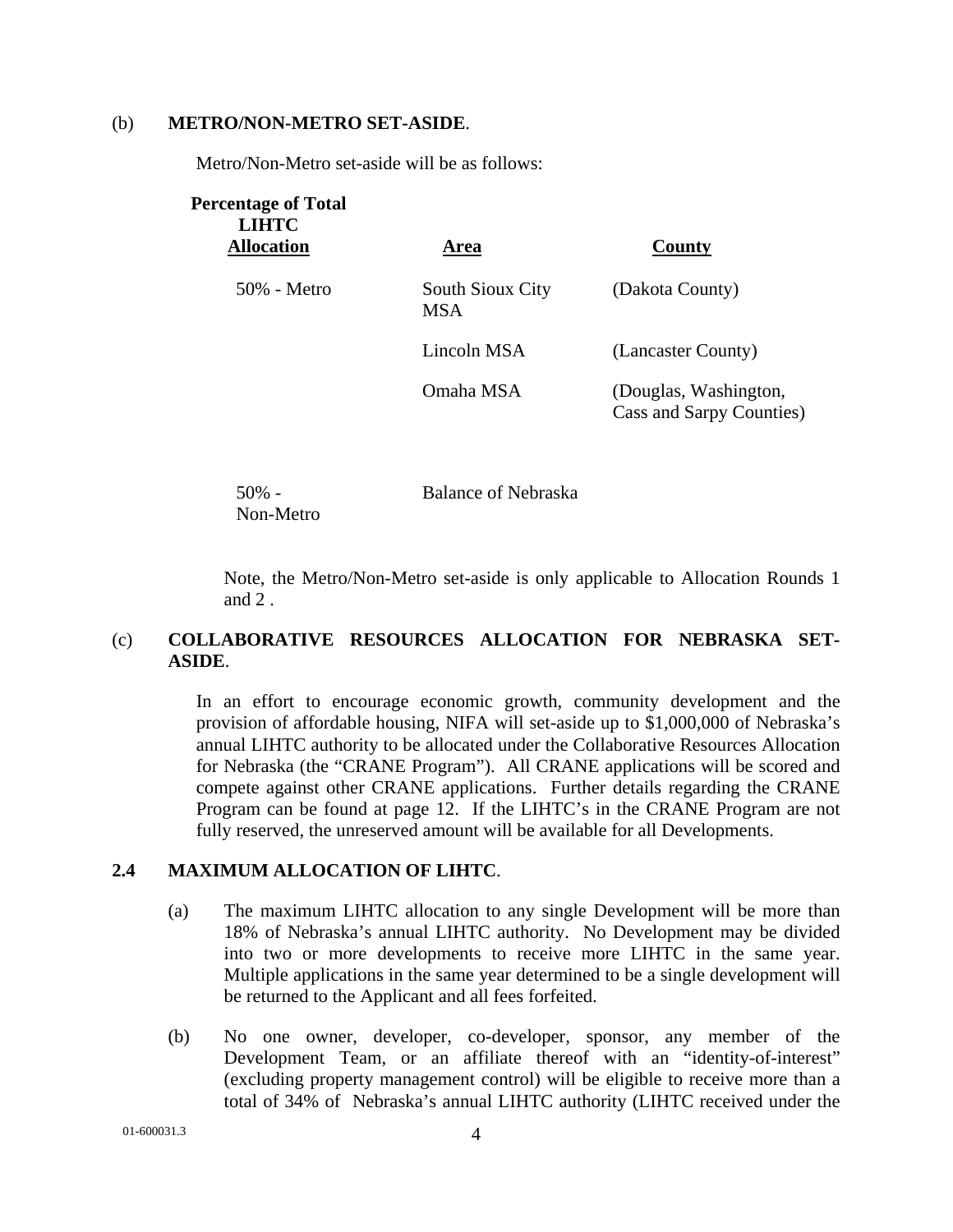CRANE Program will be added to the total LIHTC amount when determining the ratio of LIHTC received under Nebraska's annual LIHTC authority). An exception to this limitation may be made to ensure maximum distribution and/or effective utilization of LIHTC pursuant to the review and oversight of NIFA's Executive Director. NIFA's Executive Director also reserves the right to reduce the total percentage of LIHTC any one developer is allocated.

- (c) Each LIHTC Application will be evaluated by NIFA to determine the amount of LIHTC to be allocated to the Development. LIHTC allocations will be limited to the amount necessary to ensure the financial feasibility of the Development based on the pro-forma information submitted by the Development and other materials, as NIFA may deem necessary.
- (d) For purposes of determining the amount of LIHTC allocable to the Development, NIFA will limit the amount of developer/contractor overhead, profit and fees and consultant fees included in the eligible basis to an amount not to exceed 20% of the total eligible basis of the Development.
- (e) After completion of the Round 2 process, if any LIHTC's (under either the CRANE Program or the competitive process) have not been reserved, then such remaining LIHTC's may be either transferred to the competitive process for Round 3 allocation or to the CRANE Program upon recommendation of the Executive Director and approval of NIFA's Board of Directors.

#### Example: Total Eligible Basis

- (Builder/Contractor Overhead)
- (Builder/Contractor Profit)
- (Developer Overhead)
- (Developer Fee)
- (Tax Credit Consultant Fee)
- (Real Estate Consultant Fee)
- $=$  Adjusted Eligible Basis
	- x 20%
- = Maximum amount allowable for Developer,
- Contractor overhead & profit, & Consultant fees

NIFA may modify this percentage upon receipt of a written request submitted with the LIHTC Application justifying the variance. If an identity of interest exists between the developer and builder/contractor, NIFA may reduce the total amount of such fees if it deems such fees excessive. Also, Developments should be aware that NIFA may reduce the LIHTC allocation to achieve the range of 20% for these fees.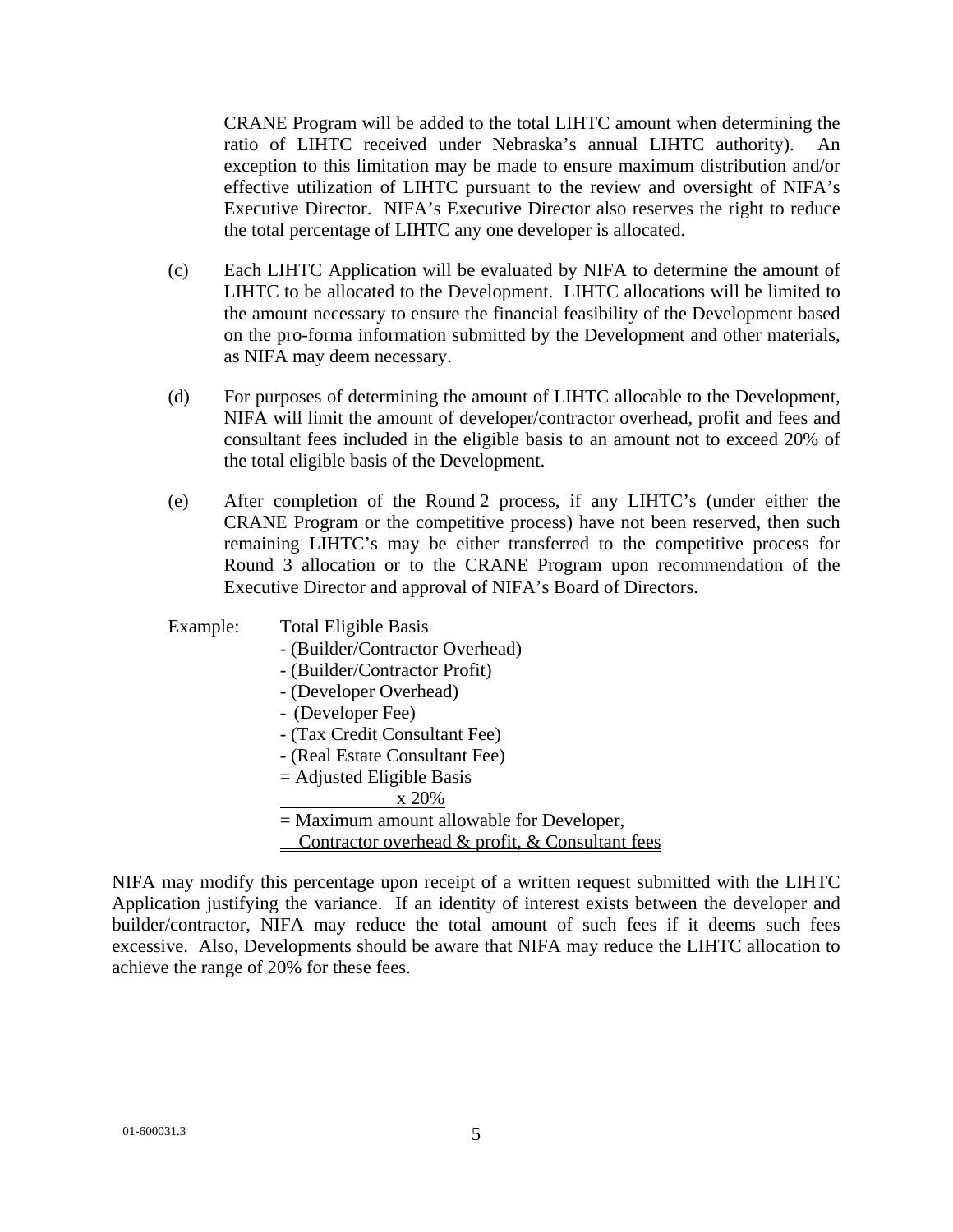**2.5 Developer Fee/Acquisition of Existing Building**. The developer fee will be allowed on the acquisition cost of an existing building that is to be rehabilitated. The developer fee will be limited to 5% of the building acquisition costs excluding the cost of land and fees associated with the purchase of the land. Acquisition cost of the existing building(s) must be supported by an appraisal from an unrelated third party and a settlement statement.

## **3. LIHTC FEE SCHEDULE**

#### **3.1 LIHTC APPLICATION FEE**.

A one time non-refundable fee equal to the greater of 1% of the annual LIHTC requested or \$500 is due to NIFA at the earlier of submission at the Full Application-Threshold Review phase or Final Full Application phase.

#### **3.2 RESERVATION/COMMITMENT FEE**.

A non-refundable fee equal to the greater of 2% of the annual LIHTC stated in the Conditional Reservation or \$500 is due prior to consideration for a Firm Commitment.

#### **3.3 LATE FEE/CARRYOVER ALLOCATION**.

A late fee of 1% of the LIHTC amount will be assessed to Developments that do not submit the Carryover Allocation Documentation and 10% Test certification by the required deadline as set forth in the Carryover Allocation Procedures Manual

#### **3.4 ALLOCATION FEE**.

A non-refundable fee equal to 2% of the annual LIHTC allocated is due to NIFA at the time of submission of the Final Cost Certification Documentation as set forth in the Final Cost Certification Procedures Manual.

#### **3.5 ANNUAL FEE**.

A non-refundable fee equal to 2% of the annual LIHTC allocated with a \$500 minimum is due each year of the Development's Compliance Period, which may be reduced at the discretion of NIFA's Executive Director.

#### **3.6 LATE PAYMENT PENALTY**.

A late payment penalty equal to 5% of the Annual Fee will be charged to all accounts that are more than 30 days delinquent. Any fees not collected will be turned over to legal counsel for collection. A LIHTC Application will be not considered by NIFA if the developer or owner of the Development has any delinquent fees due or if there are items of substantial noncompliance on any other developments.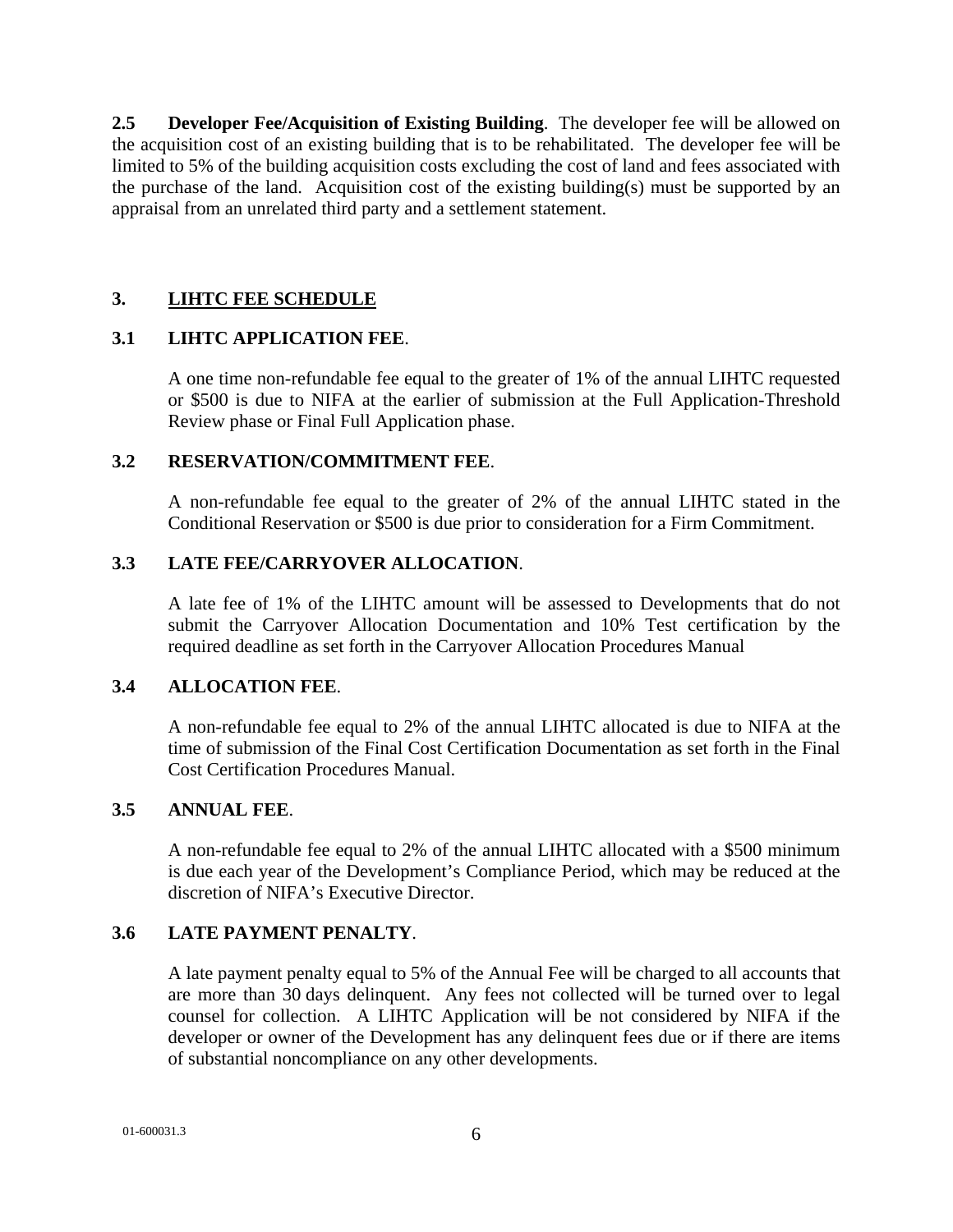#### **3.7 TRANSFER/ASSUMPTION FEE**.

A nonrefundable fee of ¼ of 1% of the Development's qualified basis may be assessed, at NIFA's discretion, for changes in the ownership structure of the Development .

 NIFA reserves, commits and allocates LIHTC to partnerships, corporations, limited liability companies and individuals. Reservations and commitments of LIHTC's are nontransferable, and **any change in ownership of the Development requires NIFA's prior written approval** (e.g., addition of a third party or removal of an individual/entity listed as part of the ownership of the Development in the LIHTC Application).

# **3.8 LEGAL FEES**.

Extraordinary legal fees incurred by NIFA with respect to the Development will be assessed and charged to the Development owner, including but not limited to the following:

- Fees for research relating to irregular situations
- Ownership agreements
- Rental rate questions
- Unusual timing situations
- Specific technical questions related to Code Section 42

# **4. LIHTC REVIEW AND ALLOCATION PROCESS**

NIFA will use the following process in the allocation of LIHTC:

#### **4.1 FULL APPLICATION–THRESHOLD REVIEW**.

To be considered for LIHTC, the entire LIHTC Application must be completed, signed and accompanied by the nonrefundable LIHTC Application Fee as set forth in Section 3.1. The LIHTC Application must meet all threshold criteria to qualify for the Final Full Application Round. Threshold criteria will require, among other things that the LIHTC Application contain evidence of:

- Site control
- Financing commitments
- Zoning approval
- Market Plan
- Owner's willingness to enter into a Land-Use Restriction Agreement
- Market study
- Capital Needs Assessment for rehabilitation developments
- Pre-notification of chief executive officer.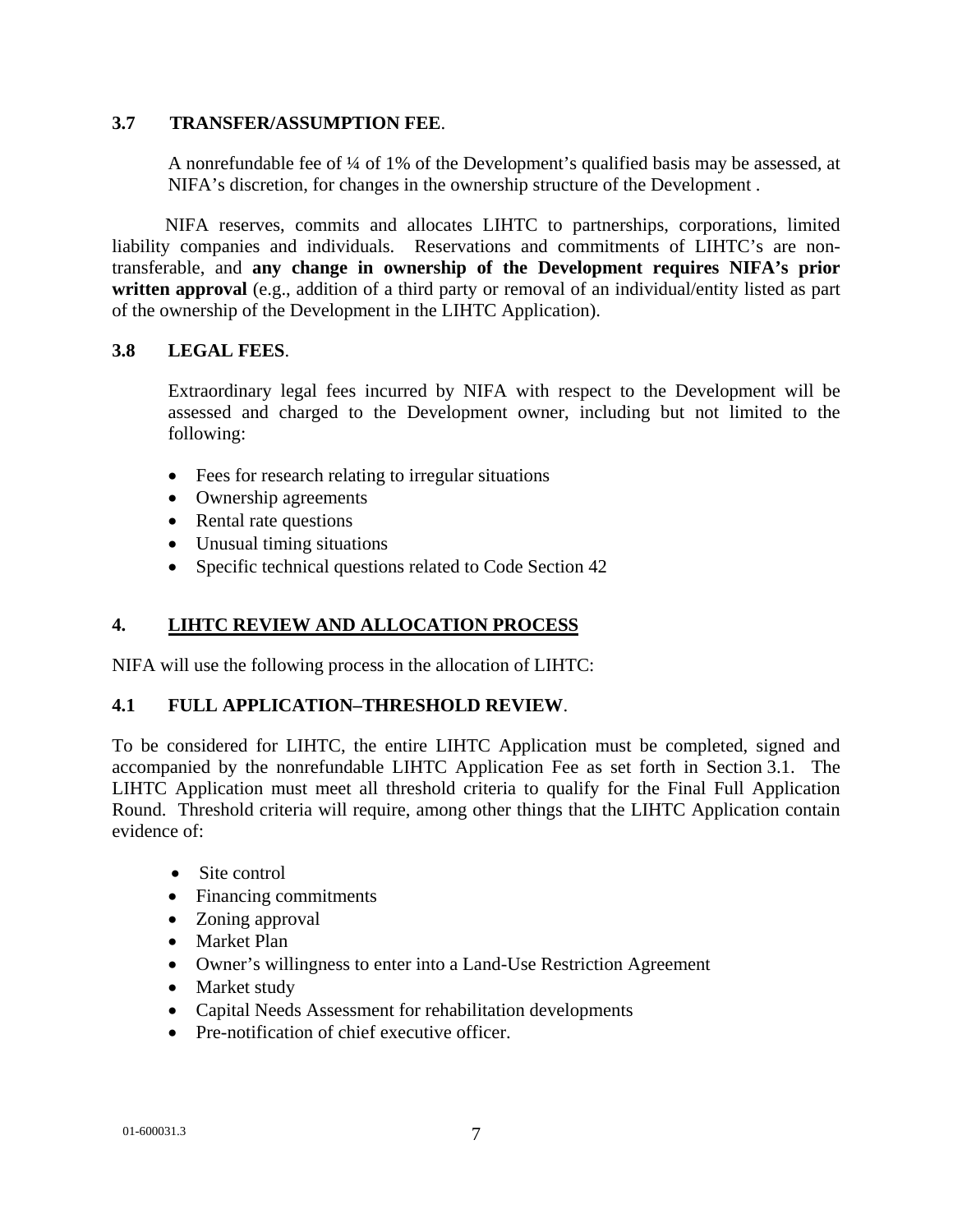# **4.2 EVALUATION OF FULL APPLICATIONS–THRESHOLD REVIEW.**

- (a) Each Development will be evaluated based upon the information submitted in its LIHTC Application for the phase and such other information as requested by NIFA.
- (b) NIFA will meet with Development Owners that do not meet the threshold criteria to provide guidance in meeting the threshold criteria. Upon meeting the threshold criteria the Development can proceed to the Final Full LITHC Application Round as set forth in Section 2.1.

# **4.3 EVALUATION OF FINAL FULL APPLICATIONS**.

- (a) Each Development will be evaluated based upon information submitted in its LIHTC Application and such other information as requested by NIFA.
- (b) Developments will be ranked based upon the total number of points awarded in all criteria categories and placed into the appropriate set-aside priorities.
- (c) NIFA will conduct an initial evaluation to determine the appropriate amount of LIHTC to be reserved, using data provided by the Owner and according to NIFA benchmarks and Section 42 of the Code.

#### **4.4 CONDITIONAL RESERVATION**.

Successful LIHTC applicants will be notified in writing and receive a Conditional Reservation of LIHTC subject to the conditions set forth in the Conditional Reservation.

Within 90 days of notification of a Conditional Reservation, the Development Owner must satisfy to NIFA that the following elements of construction and/or rehabilitation have been obtained or completed:

- (a) Payment of all fees due NIFA (including fees from all other developments sponsored by such applicant).
- (b) Syndication commitment (signed by both parties) outlining LIHTC equity contribution commitment or terms (i.e., percentage, proceeds to be received, etc.).
- (c) Updated cost figures (firm bids at minimum, contracts preferred).
- (d) Executed organization documents of the partnership or ownership entity of the Development.
- (e) Ownership of the site as evidenced by a recorded warranty deed.
- (f) An Environmental Assessment prepared by an unrelated third party. For rehabilitation Developments such report must include an assessment of the risks relating to lead-based paint, asbestos and radon.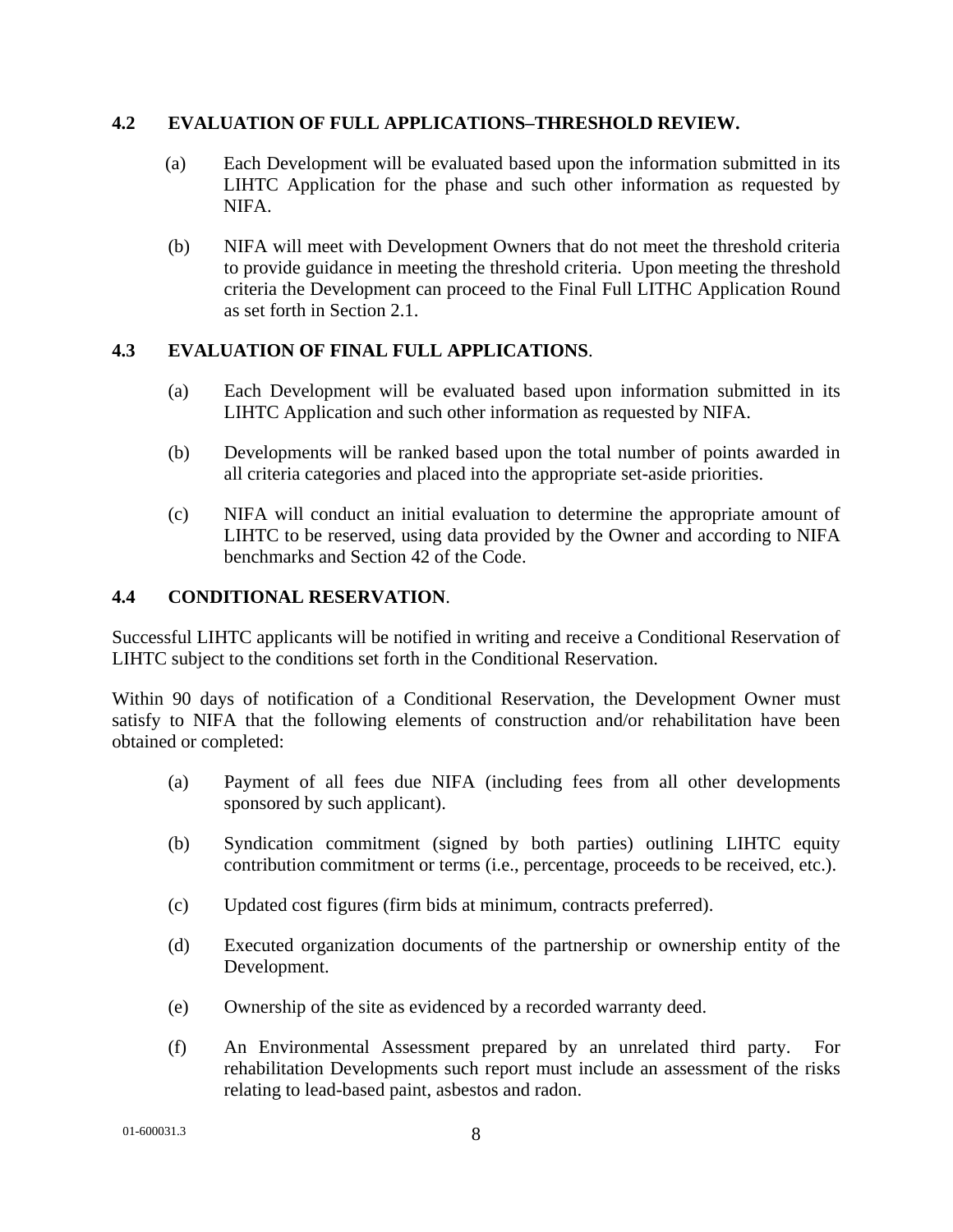- (g) Executed IRS Form 8821 (Tax Information Authorization Form) for the sharing of information between NIFA and the IRS. Each Development will be required to execute a new Form 8821 every 3 years.
- (h) Each Development must agree to provide complete annual operating data and federal income tax returns to NIFA on a timely basis.
- (i) Certification from an appropriate city official with jurisdiction over the Development or from the local Department of Energy that the Development meets the local energy conservation code.
- (j) Provide to NIFA development status reports, in form and frequency as determined by NIFA, outlining the Development's progress towards completion or satisfaction of all requirements necessary to receive a Carryover Allocation Agreement or a final allocation of LIHTC. Information requested by NIFA, may include such items as zoning approvals, construction progress reports, site control documentation and cost analysis updates.
- (k) Firm commitments for all sources of funding (including construction and permanent sources and subsidies, if applicable).
- (l) Owner of a new construction Development must submit a Fair Housing Certification in the form as set forth in Exhibit A signed by the Development's Architect certifying that the Development will be constructed in compliance with the design and construction requirements set forth in the Fair Housing Act and Americans with Disabilities Act.
- (m) If the Development intends to utilize Historic Rehabilitation Tax Credits, NIFA will require evidence from the State Historic Preservation Office (SHPO) of the United States Department of the Interior National Park Service Part I approval of the historic rehabilitation of the Development, if not previously submitted with the LIHTC Application.
- (n) If points are requested under Exhibit 302 ("Supportive Services") of the LIHTC Application, submit an executed supportive service agreement with a qualified supportive services provider memorializing the terms of the plan submitted with the LIHTC Application.
- (o) Any other documentation required by NIFA.
- **NOTE:** Failure to meet the above requirements and/or other conditions imposed by NIFA, in its sole discretion within the designated time frame will result in the loss of the Development's Conditional Reservation of LIHTC.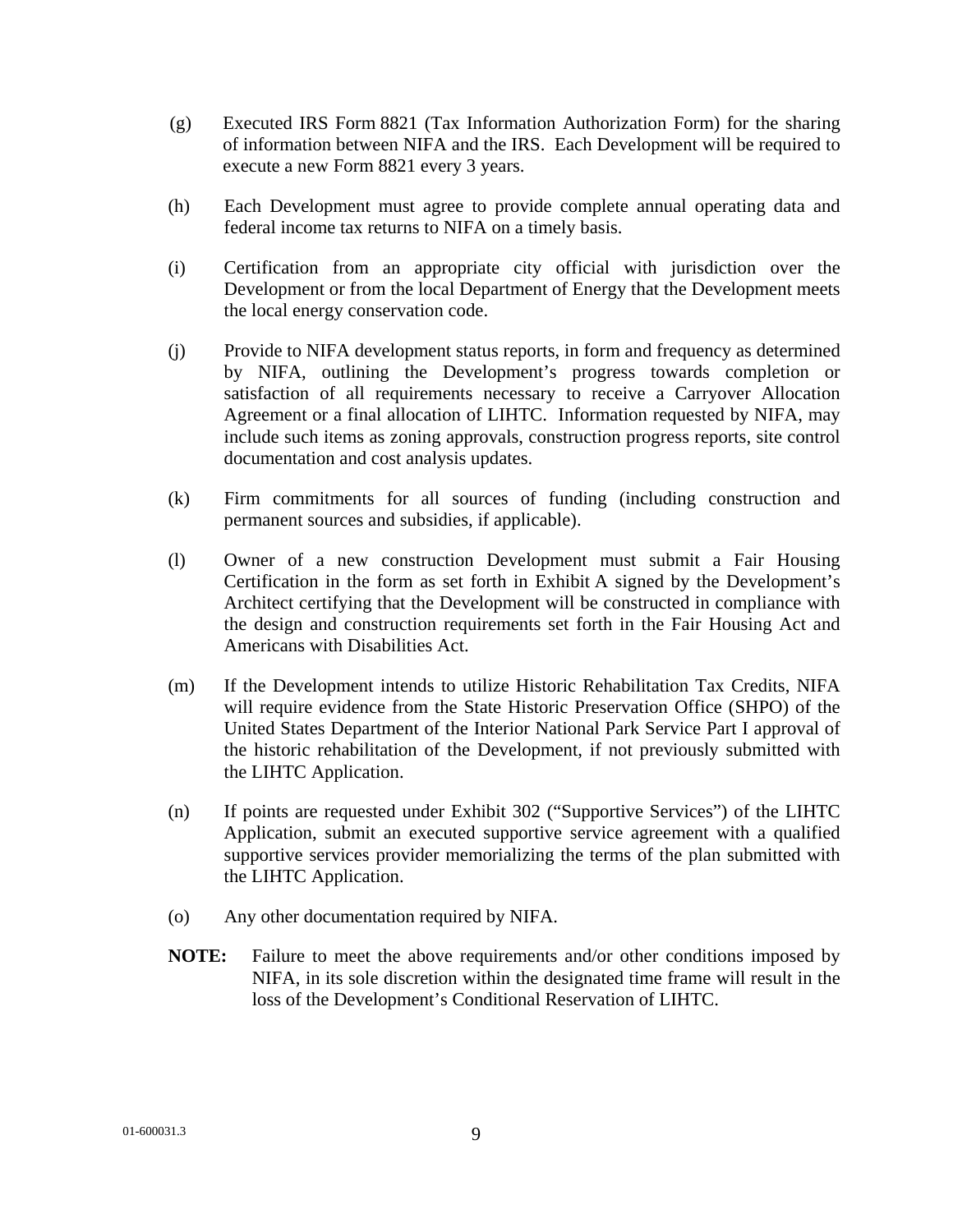#### **4.5 FIRM COMMITMENT**.

Upon satisfaction of the conditions under the Conditional Reservation, NIFA will re-evaluate the LIHTC needs of the Development to determine if any changes are warranted and then issue a Firm Commitment, subject to receipt of the following:

- (a) Execution of any disclaimers and other documents as required by NIFA;
- (b) Receipt of all fees due NIFA;
- (c) Firmness of terms for construction and permanent financing; and
- (d) Receipt of plans and specifications that are in conformance with the applicable local energy conservation code, the Fair Housing Amendments Act of 1988 (Pub. L. 100-430) (if applicable) and Americans with Disabilities Act (P.L. 101-336); Section 504 of the Rehabilitation Act of 1973 (29 U.S.C. 794).

#### **4.6 REVOCATION**.

NIFA may revoke a Future Binding Commitment, a Conditional Reservation, Firm Commitment or a LIHTC allocation for any Development. Revocation may occur at NIFA's sole discretion due to actions taken by the Development Owner, without prior approval from NIFA, from the time of a Future Binding Commitment, Conditional Reservation, Firm Commitment and up to the placed-in-service date of the Development, for any of the following reasons:

- (a) Site change;
- (b) Change in ownership—a change in the parties involved in the ownership entity (e.g., addition of a third party or removal of an individual/entity named as part of the ownership entity in the LIHTC Application);
- (c) Change in unit design, square footage, unit mix, number of units, number of buildings, etc.;
- (d) Instances of curable non-compliance beyond the specified cure period on an applicant's existing LIHTC developments in any state; or
- (e) Change in rents charged to tenants.

# **4.7 MODIFICATION OR DENIAL OF LIHTC ALLOCATION**.

NIFA may modify or deny the amount of LIHTC allocated to the Development for any of the following reasons:

- (a) Information submitted to NIFA is determined to be fraudulent;
- (b) Failure to meet the conditions in the Conditional Reservation;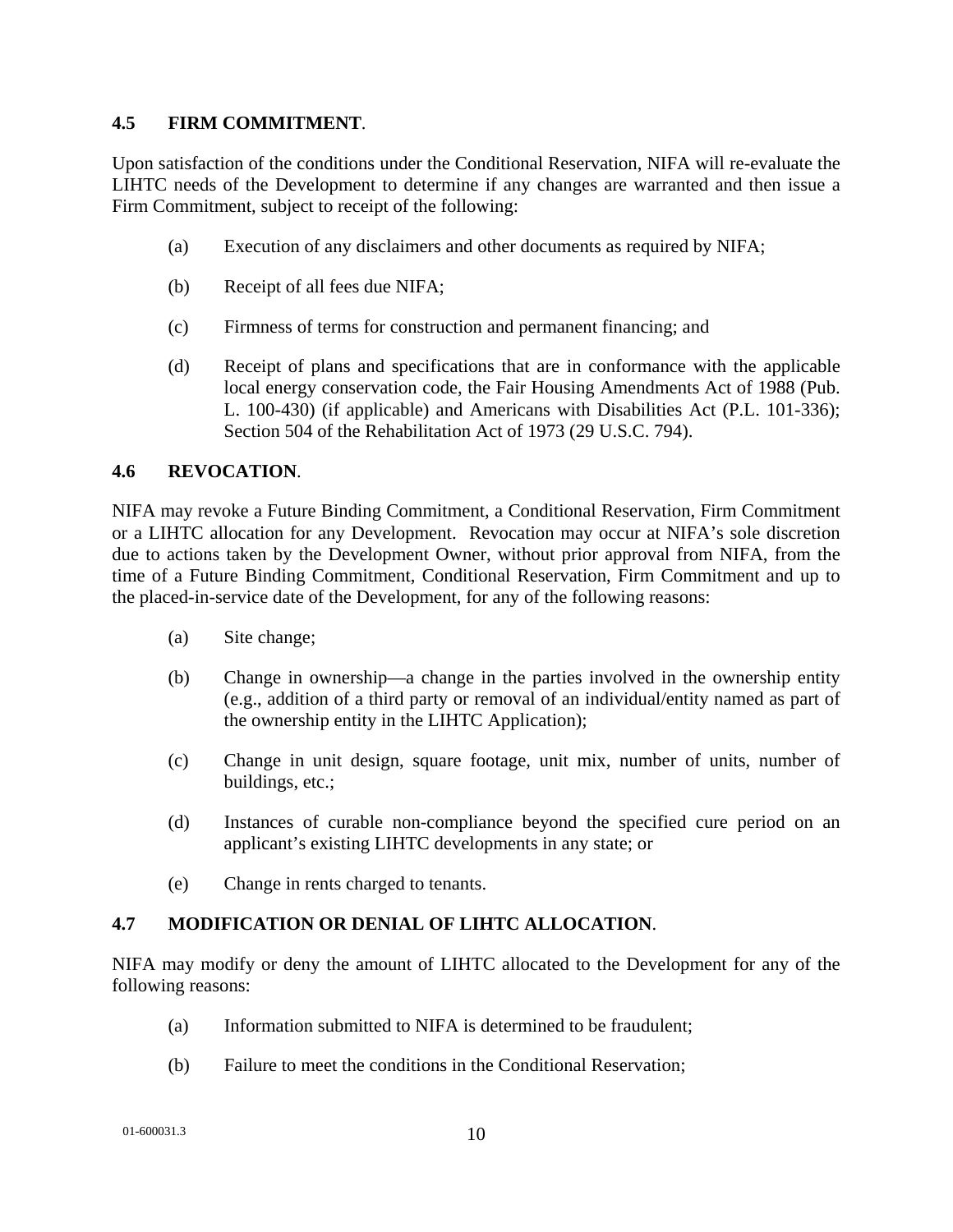- (c) Material changes in the actual costs and/or square footage of the Development without the written approval of NIFA;
- (d) Development receives additional subsidies or financing other than those disclosed in the LIHTC Application without the written approval of NIFA;
- (e) Subsequent regulations are issued by the Department of the Treasury or the IRS pertaining to Section 42 of the Code; or
- (f) Applicant fails to promptly notify NIFA of any material or adverse changes from the original LIHTC Application.

# **4.8 CARRYOVER ALLOCATION**.

Section 42 of the Code provides that NIFA may issue a carryover allocation (the "Carryover Allocation") to certain qualified Developments, which will not be placed in service by December 31, 2006. This provision requires that 10% or more of the expected basis in the Development must be incurred by either (i) December 31, 2006 for Developments receiving a Conditional Reservation on or prior to June 30, 2006 or (ii) six months from the date of the Conditional Reservation for Developments receiving a Conditional Reservation after June 30, 2006 (the "10% Test").

 To request a Carryover Allocation, submit two complete copies of the following to NIFA by the required deadline:

- (a) The Carryover Allocation Documentation as set forth in the Carryover Allocation Procedures Manual.
- (b) 10% Test certification by an independent, third-party certified public accountant or attorney that 10% or more of the reasonably expected basis in the Development determined as of the close of the second calendar year following the year in which the Conditional Reservation was made has been incurred by either (i) December 31, 2006 for Developments receiving a Conditional Reservation on or prior to June 30, 2006 or (ii) six months from the date of the Conditional Reservation for Developments receiving a Conditional Reservation after June 30, 2006. If the developer fee is included in the 10% test, it must be earned and reasonable for the services performed to date and evidenced by an agreement (note, amount included should not be greater than 20% of the total developer fee).

Developments receiving a Conditional Reservation on or prior to June 30, 2006 must submit the Carryover Allocation Documentation and the 10% Test certification to NIFA by November 1, 2006. Developments receiving a Conditional Reservation after June 30, 2006 must submit to NIFA the Carryover Allocation Documentation by November 1, 2006 and the 10% Test certification within 5 months from the receipt of the Conditional Reservation. If the Carryover Allocation Documentation and 10% Test certification are not submitted to NIFA by the specified deadlines, a 1% late fee, as discussed in Section 3.3, will be assessed to the Development Owner. A Carryover Allocation Agreement will not be issued to a Development prior to payment of all fees.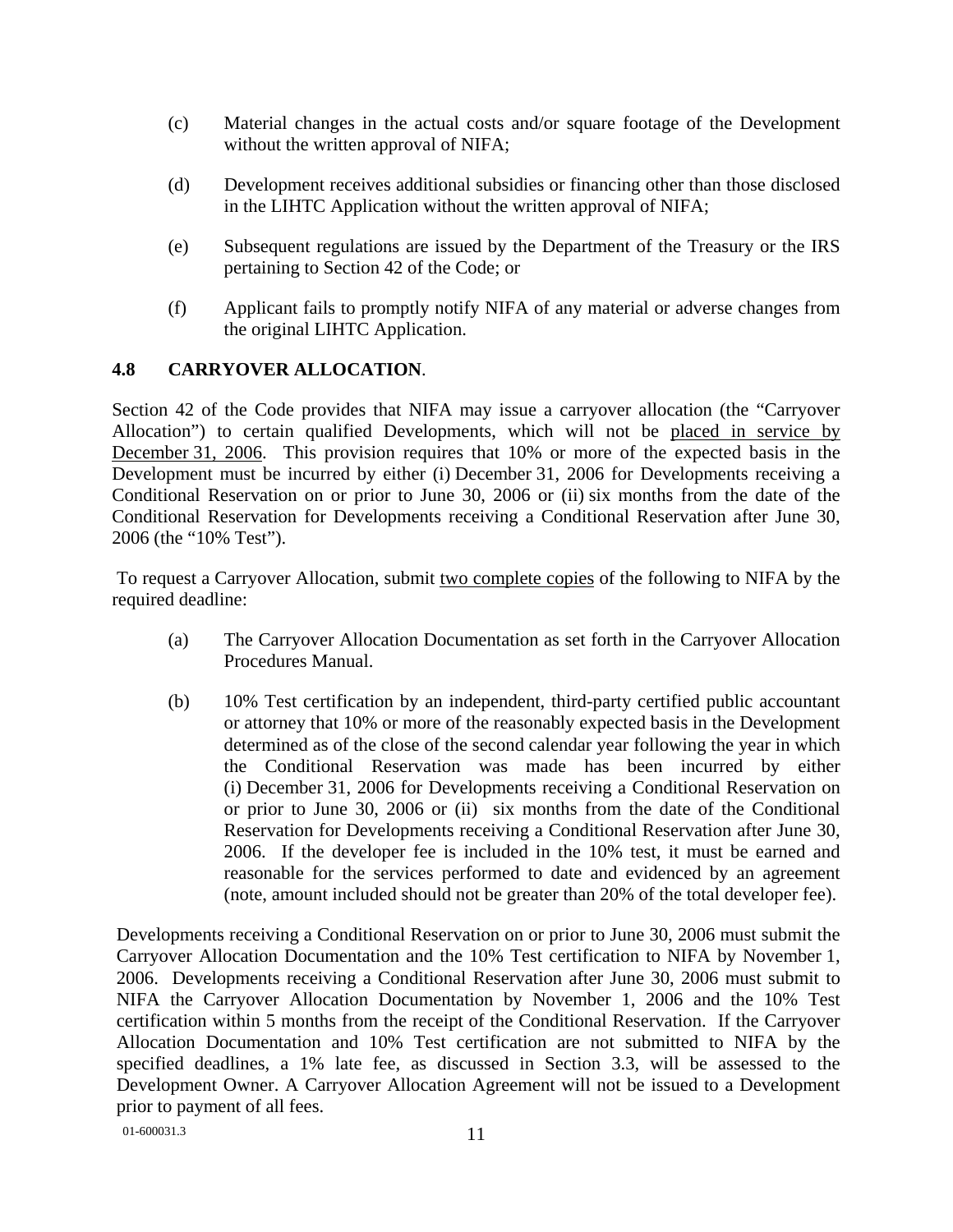**NOTE**: Failure to submit the Carryover Allocation Documentation and 10% Test certification by the required deadlines may result in the revocation of the Conditional Reservation.

## **4.9 FINAL LIHTC ALLOCATION**.

No LIHTC allocation will be made until the Development has been placed-in-service and submission of the Final Cost Certification Documentation, as set forth in the Cost Certification Procedures Manual, to NIFA. Final LIHTC allocations may be requested as soon as an eligible building has been placed in service. NIFA requires the submission of the Final Cost Certification Documentations by the deadlines set forth in the Cost Certification Procedures Manual. The LIHTC amount allocated to the Development is based on NIFA's final determination of the qualified basis for the building or Development and a review of the Development's costs.

**NOTE**: Failure to submit the Final Cost Certification Documentation by the required deadlines set forth in the Final Cost Certification Procedures Manual may result in the revocation of the LIHTC allocation. Under extreme circumstances the Development Owner may submit a written request to NIFA for an extension of time in which to submit the Final Cost Certification Documentation.

# **5. CRANE PROGRAM APPLICATION AND ALLOCATION PROCESS**

In an effort to encourage economic growth, community development and the provision of affordable housing, NIFA will set-aside up to \$1,000,000 of Nebraska's LIHTC cap to be allocated pursuant to the CRANE Program (set-aside can be increased as set forth in Section 2.4(e)). The CRANE Program is a strategic alliance between NIFA and other collaborating resource providers. The focus and primary purpose of the CRANE Program is to provide targeted resources to eligible applicants (communities, for profits and non-profits which have joined together) who are able to demonstrate that, through a public process, they have assessed the needs of their particular community with respect to economic development, housing development, community development, special needs populations (i.e., people with mental or physical disabilities) and have identified specific solutions to address those needs. Proposals submitted under the CRANE Program shall demonstrate how current and potential employers and institutions (schools, hospitals, municipal service providers) located in the community will be involved in any proposed solutions. Such proposals shall also demonstrate the development of businesses and creation of jobs and the impact on the development of affordable housing in the area. NIFA will work with other collaborating resource providers to coordinate the various resources available for a community requesting funds for a development pursuant to the CRANE Program and identify those proposals which best demonstrate the need for LIHTC to address the needs identified by a community.

Communities/developers wishing to apply for LIHTC through the CRANE Program must complete a CRANE Program application ("CRANE Application"). CRANE Applications may be obtained by contacting NIFA, or downloading the application from the NIFA Internet web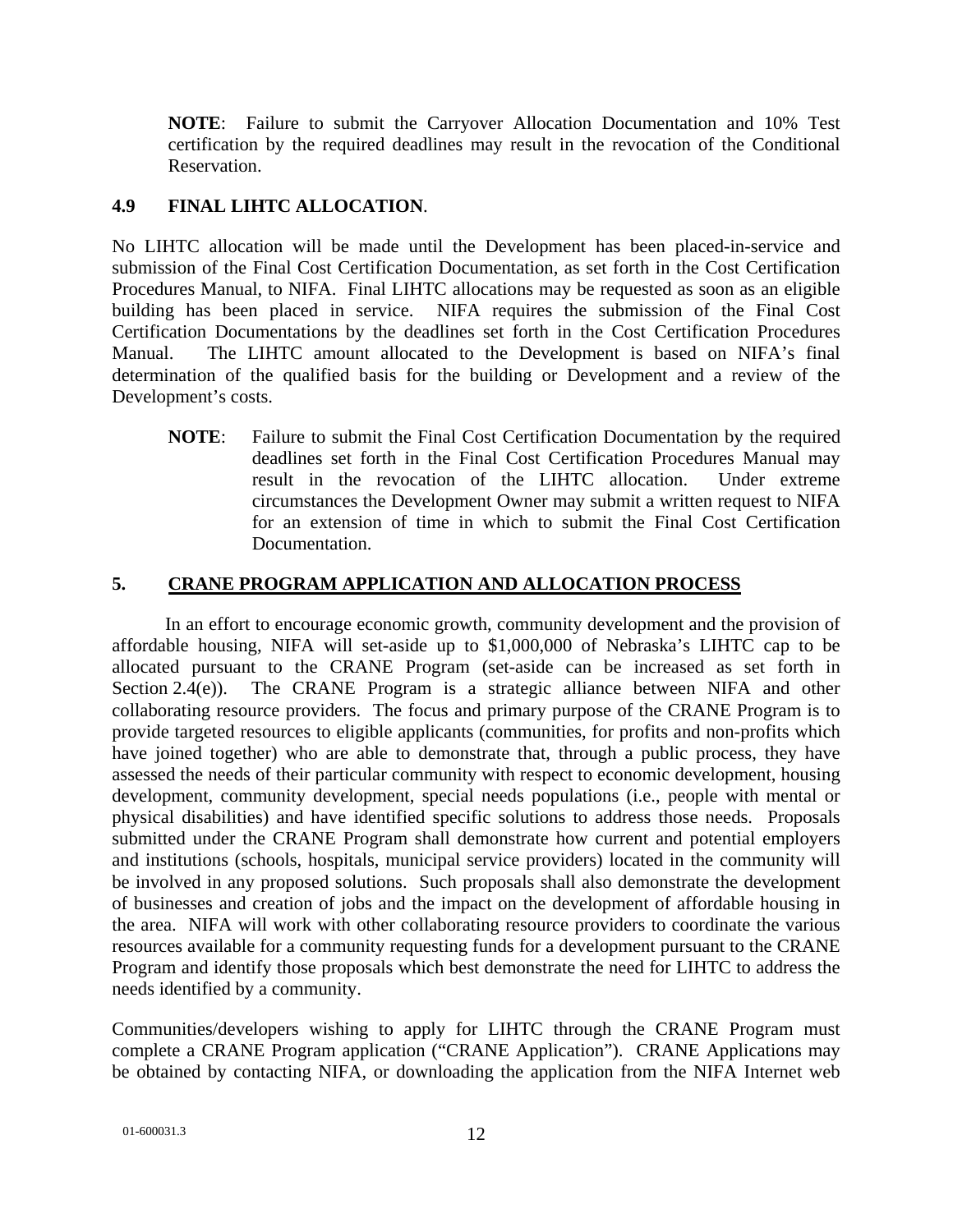site (www.NIFA.org). Developments eligible to apply for LIHTC through the CRANE PROGRAM include the following:

- (a) Developments that either: a) are outside of the LIHTC competitive program guidelines and/or b) have participated in the LIHTC competitive process for at least two years, and have not received a Tentative Reservation; or
- (b) Developments that provide substantial benefit in one or more of the following areas:
	- Quality of life improvements such as community facilities, needed social services or public infrastructure;
	- Housing for people living in, near or benefiting from a proposed economic development that includes job/wage creation and/or enhancement;
	- Special Needs Housing (housing for adults with serious mental illness or physical disabilities shall have a priority within each category described below);
	- Native American Housing;
	- Improvements in response to judicial findings (or settlement agreements or consent decrees) relating to housing deficiencies, housing discrimination or other housing issues;
	- Improvements as part of a neighborhood redevelopment plan (which plan has been approved by appropriate city or county authorities) for which there is a significant and material public investment; or
	- Historic Preservation of affordable housing in combination with any of the above eligibility criteria.

The CRANE Program will utilize a two-tier process. CRANE Program applicants must submit a complete originally executed and two copies of the CRANE Application with tabbed indexes for each exhibit in the CRANE Application, including the CRANE Application Fee of \$500. NIFA will accept CRANE Applications monthly by the close of the first business day thereof. NIFA will notify the applicant when its CRANE Application has been accepted and NIFA will develop a timeline to assign categorization status in which to meet the requirements under the CRANE Program. CRANE Applications will be categorized as follows:

| Category 4: Conceptual |                                                                |
|------------------------|----------------------------------------------------------------|
| Category 3: Feasible   |                                                                |
|                        | Category 2: In formation                                       |
|                        | Category 1: Ready, in all aspects, to proceed (Under contract) |

01-600031.3 13 NIFA will notify the applicant when it CRANE Application has satisfied all the categorization status requirements under the CRANE Program, at which time the applicant must submit an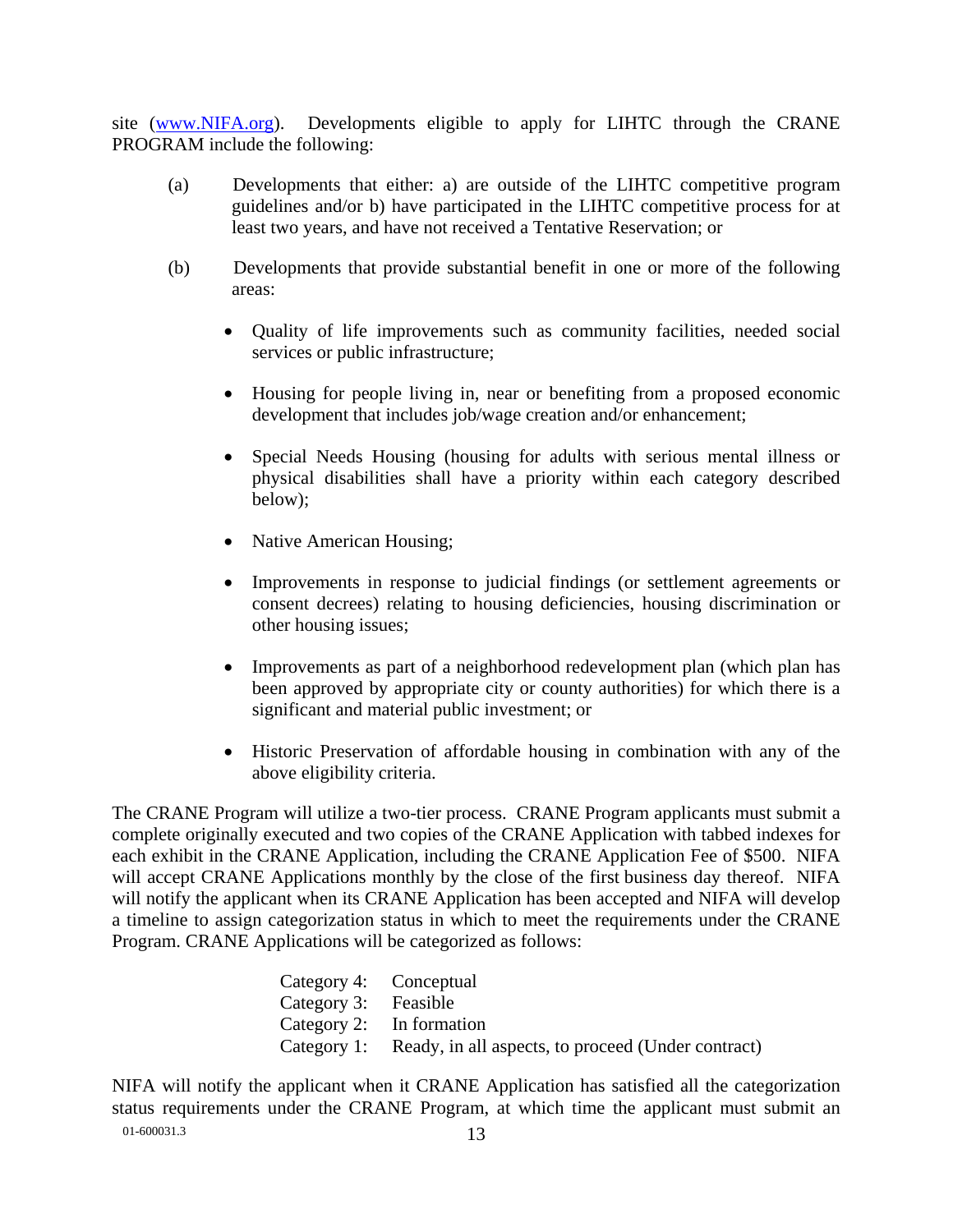original and two copies of a completed LIHTC Application within the time periods specified by NIFA. Developments under the CRANE Program that do not submit an original and two copies of the LIHTC Application, with tabbed indexes, by the specified deadline will not be reviewed or scored by NIFA. Upon satisfaction of the requirements under the LIHTC Application NIFA will issue a tentative reservation of LIHTC ("Tentative Reservation") to the Development.

# **5.1 MAXIMUM ALLOCATION OF LIHTC UNDER THE CRANE PROGRAM**.

- (a) Subject to available LIHTC, there is no specific maximum LIHTC allocation that may be awarded to any single CRANE Program Development.
- (b) No one owner, developer, co-developer, sponsor, any member of the Development Team, or an affiliate thereof with an "identity-of-interest" (excluding property management control) will be eligible to receive more than a total of 34% of Nebraska's annual LIHTC authority (LIHTC received under the CRANE Program will be added to the total LIHTC amount when determining the ratio of LIHTC received under Nebraska's annual LIHTC authority). An exception to this limitation may be made to ensure maximum distribution and/or effective utilization of LIHTC pursuant to the review and oversight of NIFA's Executive Director. NIFA's Executive Director also reserves the right to reduce the total percentage of LIHTC any one developer is allocated.
- (c) Each CRANE Application will be evaluated by NIFA to determine the amount of LIHTC to be allocated to the Development. LIHTC allocations will be limited to the amount necessary to ensure the financial feasibility of the Development based on the pro-forma information submitted by the Development and other materials, as NIFA may deem necessary.
- (d) For purposes of determining the amount of LIHTC allocable to a Development, NIFA will limit the developer/contractor overhead, profit and fees and consultant fees included in the eligible basis to an amount not to exceed 20% of the total eligible basis of the Development.

# Example: Total Eligible Basis

- (Builder/Contractor Overhead)
- (Builder/Contractor Profit)
- (Developer Overhead)
- (Developer Fee)
- (Tax Credit Consultant Fee)
	- (Real Estate Consultant Fee)
- = Adjusted Eligible Basis
	- x 20%
- = Maximum allowable for Developer,
	- Contractor overhead & profit, & Consultant fees

NIFA may modify this percentage upon receipt of a written request submitted with the LIHTC Application justifying the variance. If an identity of interest exists between the developer and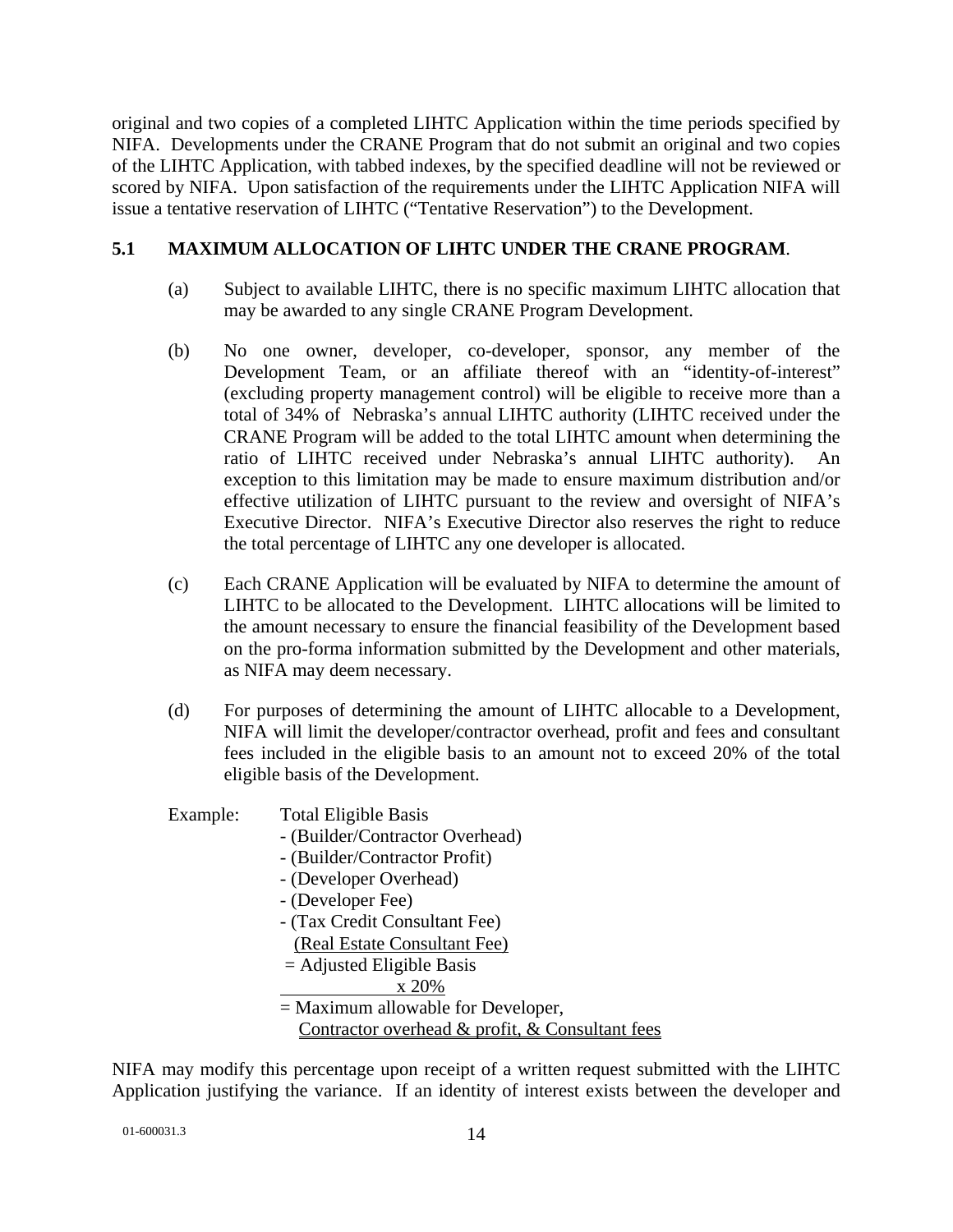builder/contractor, NIFA may reduce the total amount of such fees if it deems such fees excessive. Also, Developments should be aware that NIFA may reduce the LIHTC allocation to achieve the range of 20% for these fees.

**Developer Fee/Acquisition of Existing Building**. A developer fee will be allowed on the acquisition cost of an existing building that is to be rehabilitated. The developer fee will be limited to 5% of the building acquisition costs excluding the cost of land and fees associated with the purchase of the land. Acquisition costs of existing structure(s) must be supported by an appraisal from an unrelated third party and a settlement statement.

#### **6. CRANE PROGRAM FEE SCHEDULE**

#### **6.1 CRANE APPLICATION FEE**.

A non-refundable fee of \$500 is due to NIFA at the time of the submission of the CRANE Application.

# **6.2 LIHTC APPLICATION FEE**

A one time non-refundable fee equal to the greater of 1% of the annual LIHTC requested or \$500 is due to NIFA at the submission of the Full LIHTC Application. The LIHTC CRANE Application Fee of \$500 will be credited to the LIHTC Application Fee amount.

#### **6.3 RESERVATION/COMMITMENT FEE**.

A non-refundable fee equal to the greater of 2% of the annual LIHTC stated in the Conditional Reservation or \$500 is due prior to consideration for a Firm Commitment.

#### **6.4 LATE FEE/CARRYOVER ALLOCATION**.

A late fee of 1% of the LIHTC amount will be assessed to Developments that do not submit the Carryover Allocation Documentation and 10% Test certification by the required deadline as set forth in the Carryover Allocation Procedures Manual

#### **6.4 ALLOCATION FEE**.

A non-refundable fee equal to 2% of the annual LIHTC allocated is due to NIFA at the time of submission of the Final Cost Certification Documentation as set forth in the Final Cost Certification Procedures Manual.

#### **6.5 ANNUAL FEE**.

A non-refundable fee equal to 2% of the annual LIHTC allocated with a \$500 minimum is due each year of the Development's Compliance Period, which may be reduced at the discretion of NIFA's Executive Director.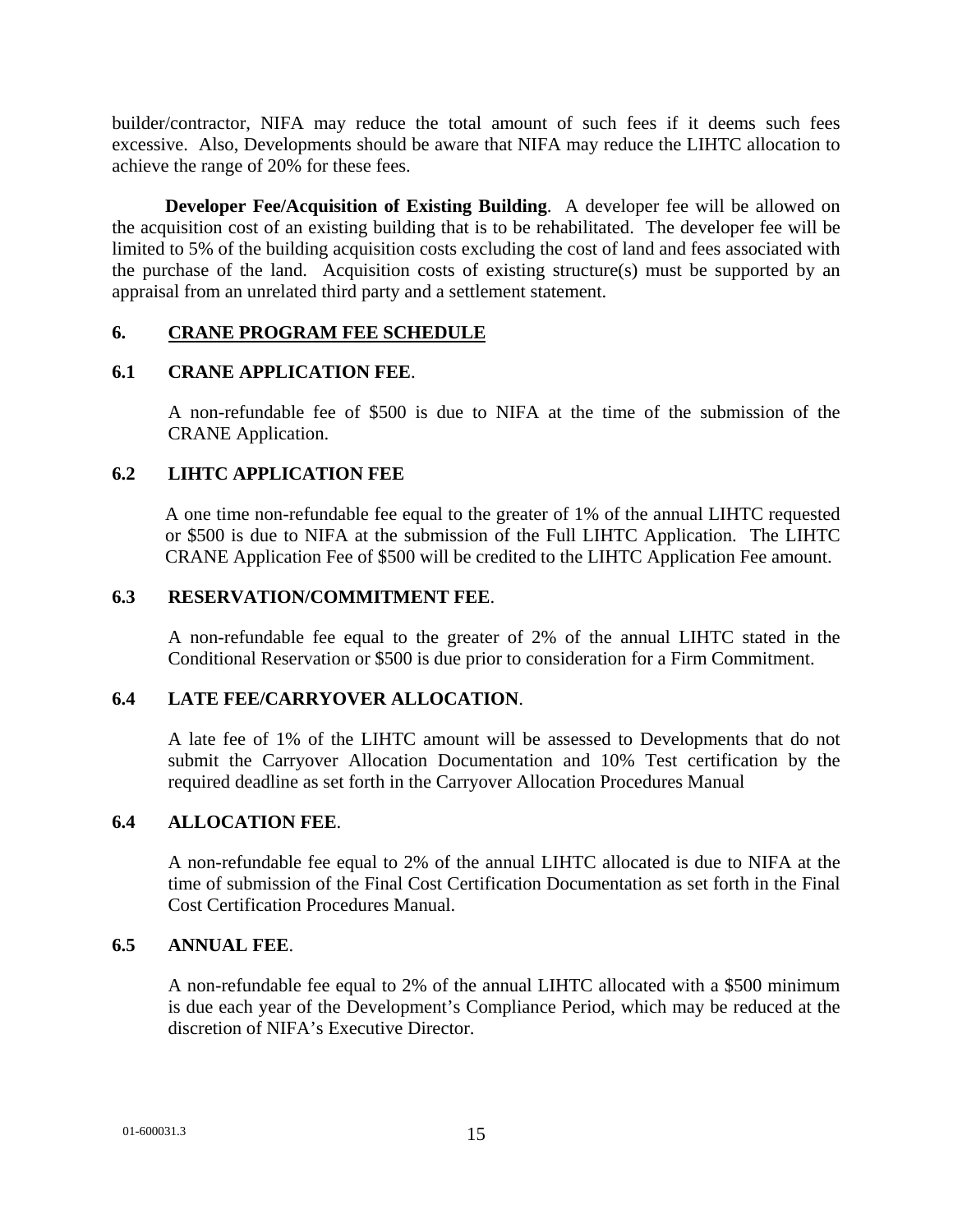## **6.6 LATE FEE**.

A late payment penalty equal to 5% of the Annual Fee will be charged to all accounts that are more than 30 days delinquent. Any fees not collected will be turned over to legal counsel for collection. A LIHTC Application will be not considered by NIFA if the developer or owner of the Development has any delinquent fees due or if there are items of substantial noncompliance on any other developments.

#### **6.7 TRANSFER/ASSUMPTION FEE**.

A nonrefundable fee of ¼ of 1% of the Development's qualified basis may be assessed, at NIFA's discretion, for changes in the ownership structure of the Development.

NIFA reserves, commits and allocates LIHTC to partnerships, corporations, limited liability companies and individuals. Reservations and commitments of LIHTCs are non-transferable, and **any change in ownership of the Development requires NIFA's prior written approval** (e.g., addition of a third party or removal of an individual/entity listed as part of the ownership of the Development in the LIHTC Application).

#### **6.8 LEGAL FEES**.

Extraordinary legal fees incurred by NIFA with respect to the Development will be assessed and charged to the Development owner, including but not limited to the following:

- Fees for research relating to irregular situations
- Ownership agreements
- Rental rate questions
- Unusual timing situations
- Specific technical questions related to Code Section 42

# **7. CRANE PROGRAM REVIEW AND ALLOCATION PROCESS**

# **7.1 CRANE APPLICATION PHASE**.

To be considered under the CRANE Program, the CRANE Application must be completed, signed and submitted to NIFA.

# **7.2 TENTATIVE RESERVATION PHASE**.

Successful CRANE Program applicants will be notified, in writing by NIFA, and receive a Tentative Reservation of LIHTC.

All CRANE Program Developments receiving a Tentative Reservation must provide to NIFA Development status reports, in a form and frequency as determined by NIFA, outlining the Development's progress toward completion or satisfaction of all requirements necessary to receive a Conditional Reservation and/or Carryover Allocation of LIHTC. Information

01-600031.3 16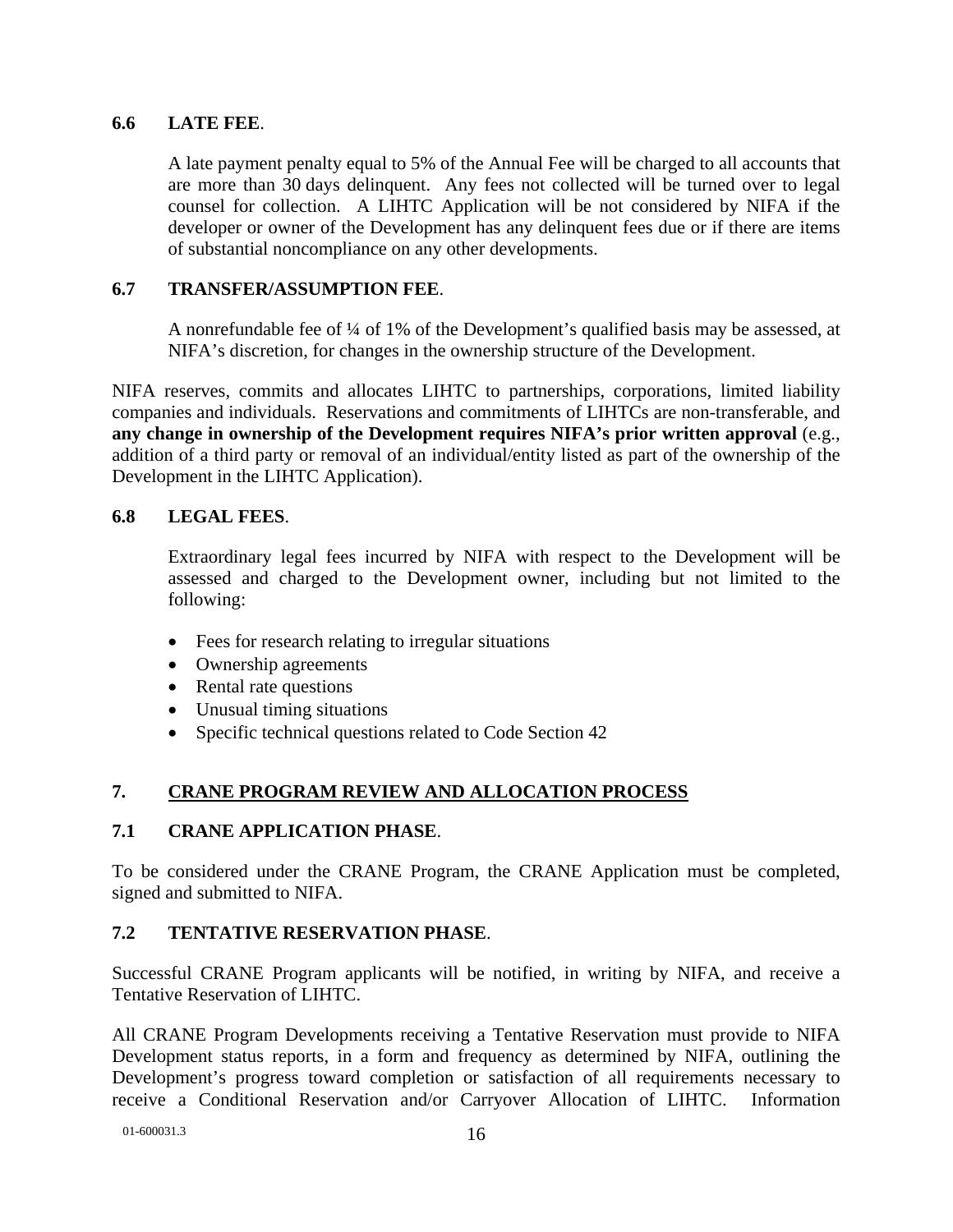requested by NIFA will be Development specific, and may include such items as zoning approvals, firm debt and/or equity financing commitments (conditioned only upon receipt of LIHTC), construction progress reports, site control documentation and cost analysis updates. NIFA will review all CRANE Program status reports and determine, in its discretion, whether a CRANE Program Development has made significant progress toward meeting the requirements to receive a Conditional Reservation of LIHTC. If NIFA determines that significant progress has not been achieved by CRANE Program Development, NIFA reserves the right to cancel or suspend the Tentative Reservation of LIHTC. The LIHTC reserved under the Tentative Reservation will be available to other applicants meeting the requirements under the CRANE Program. To the extent of available resources, CRANE Program Developments with a suspended Tentative Reservation may be eligible for a preference in a subsequent year's CRANE Program resources.

# **7.3 LIHTC APPLICATIONS SUBMITTED BY CRANE PROGRAM APPLICANTS**.

LIHTC Applications submitted under the CRANE Program must be completed and signed. The CRANE Program applicants must meet all threshold criteria specified in the LIHTC Application. Threshold criteria will require, among other things that the LIHTC Application contain evidence of:

- Site control
- Financing commitments
- Zoning approval or evidence of material progress toward obtaining zoning approval
- Market Plan
- Evidence of consistency with the documented housing needs of the community
- Owner's willingness to enter into a land-use restriction agreement
- Market study
- Capital Needs Assessment for rehabilitation Development's

# **7.4 EVALUATION OF LIHTC APPLICATIONS UNDER THE CRANE PROGRAM**.

LIHTC Applications submitted under the CRANE Program not meeting the threshold criteria requirements will be either suspended at NIFA's discretion or rejected without further consideration or review by NIFA.

- (a) Each CRANE Program Development will be evaluated based upon information submitted in the CRANE Application and the LIHTC Application and such other information that NIFA may request or obtain in the evaluation process.
- (b) NIFA will conduct an initial evaluation to determine the appropriate amount of LIHTC to be reserved, using data provided by the applicant and according to NIFA benchmarks and Section 42 of the Code.
- **NOTE**: NIFA will only review materials submitted during the appropriate CRANE Program deadline.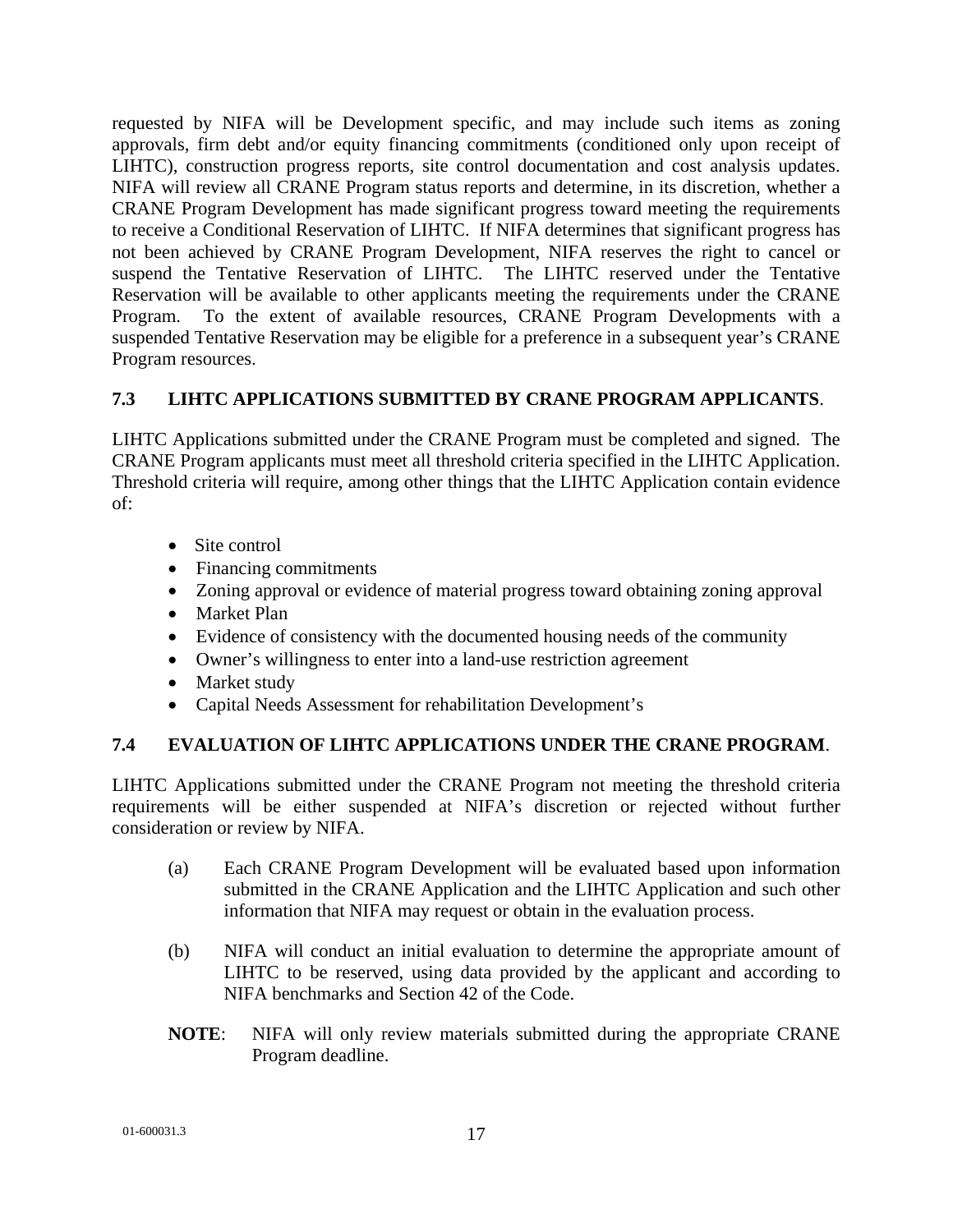#### **7.5 CONDITIONAL RESERVATION.**

Successful CRANE Program LIHTC applicants will be notified in writing and will receive a Conditional Reservation of LIHTC subject to conditions set forth in the Conditional Reservation and the availability of LIHTC under the CRANE Program.

Within the time period specified by NIFA in the Conditional Reservation, the CRANE Program applicant must satisfy to NIFA that the following elements of construction and/or rehabilitation process have been obtained or completed:

- (a) Payment of all fees due NIFA (including fees from all other developments sponsored by such applicant).
- (b) Syndication commitment (signed by both parties) outlining LIHTC equity contribution commitment or terms (i.e., percentage, proceeds received).
- (c) Updated cost figures (firm bids at minimum, contracts preferred).
- (d) Executed organizational documents of the partnership or ownership entity of the Development.
- (e) Ownership of the site as evidenced by a warranty deed.
- (f) An Environmental Assessment prepared by an unrelated third party. For rehabilitation Developments such report must include an assessment of the risks relating to lead-based paint, asbestos and radon.
- (g) Executed IRS Form 8821 (Tax Information Authorization Form) for the sharing of information between NIFA and the Internal Revenue Service ("IRS"). Each Development owner will be required to execute a new Form 8821 every 3 years.
- (h) Each CRANE Program owner must agree to provide complete annual operating data and federal income tax returns to NIFA on a timely basis.
- (i) Certification from an appropriate city official with jurisdiction over the Development or certification from the local Department of Energy must be submitted which states whether the Development in the CRANE Program meets the local energy conservation code.
- (j) Provide to NIFA Development status reports, in form and frequency as determined by NIFA, outlining the Development's progress towards completion or satisfaction of all requirements necessary to receive a Carryover Allocation of LIHTC. Information requested by NIFA and may include such items as zoning approvals, construction progress reports, site control documentation and cost analysis updates.
- (k) Firm commitments for all sources of funding (including construction and permanent sources and subsidies, if applicable).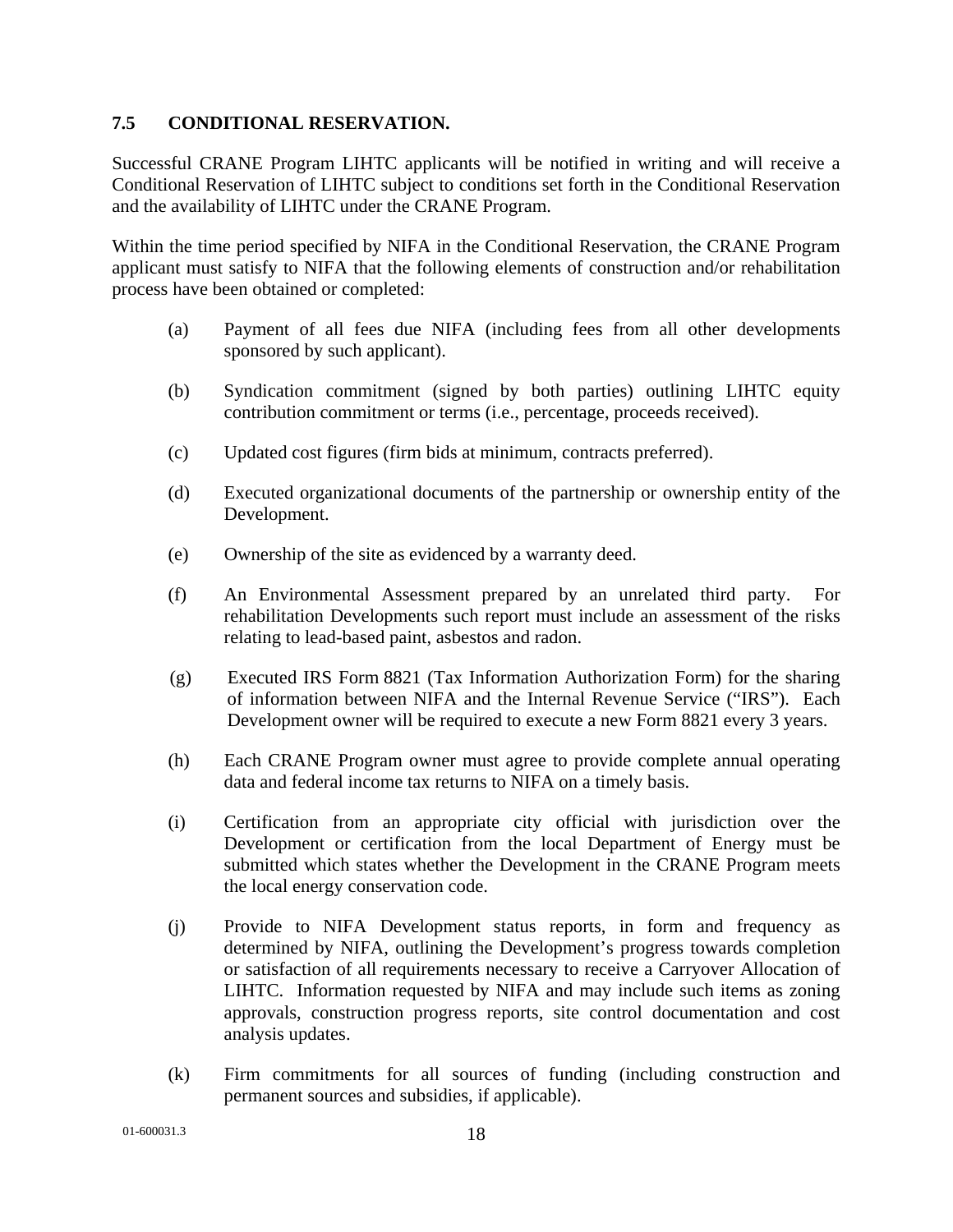- (l) Owner of a new construction Development must submit a Fair Housing Certification in the form set forth in Exhibit A hereto signed by the Development's Architect certifying that the Development will be constructed in compliance with the design and construction requirements set forth in the Fair Housing Act and Americans with Disabilities Act.
- (m) If the proposed Development intends to utilize Historic Rehabilitation Tax Credits, NIFA will require evidence from the State Historic Preservation Office (SHPO) of the United States Department of the Interior National Park Service Part I approval of the historic rehabilitation of the Development, if not previously submitted with the LIHTC Application.
- (n) If Supportive Service are to be provided to tenants as set forth in Exhibit 302 of the LIHTC Application, submit an executed supportive service agreement with a qualified supportive services provider memorializing the terms of the plan submitted with the LIHTC Application.
- (o) Any other documentation required by NIFA.
- **NOTE:** Failure to meet the above requirements, and/or other conditions imposed by NIFA in its sole discretion within the designated time frame will result in the loss of the Development's Conditional Reservation of LIHTC.

# **7.6 FIRM COMMITMENT**.

Upon satisfaction of the conditions to the Conditional Reservation, NIFA will reevaluate the LIHTC needs of the CRANE Program Development to determine if any changes are warranted and then issue a firm commitment, subject to the following:

- (a) Execution of any disclaimers and other documents required by NIFA.
- (b) Receipt of all fees due NIFA.
- (c) Confirmation of firmness of terms for construction and permanent financing.
- (d) Receipt of plans and specifications that are in conformance with the applicable local energy conservation code, the Fair Housing Amendments Act of 1988 (Pub. L. 100-430) (if applicable) and Americans with Disabilities Act (P.L. 101-336); Section 504 of the Rehabilitation Act of 1973 (29 U.S.C. 794).

# **7.7 REVOCATION**.

NIFA may revoke a Tentative/Conditional Reservation, Firm Commitment or LIHTC allocation for any Development. Revocation may occur at NIFA's sole discretion due to actions taken by the Development Owner without prior NIFA approval from the time of a Tentative/Conditional Reservation, Firm Commitment up to the placed-in-service date of the Development for any of the following reasons: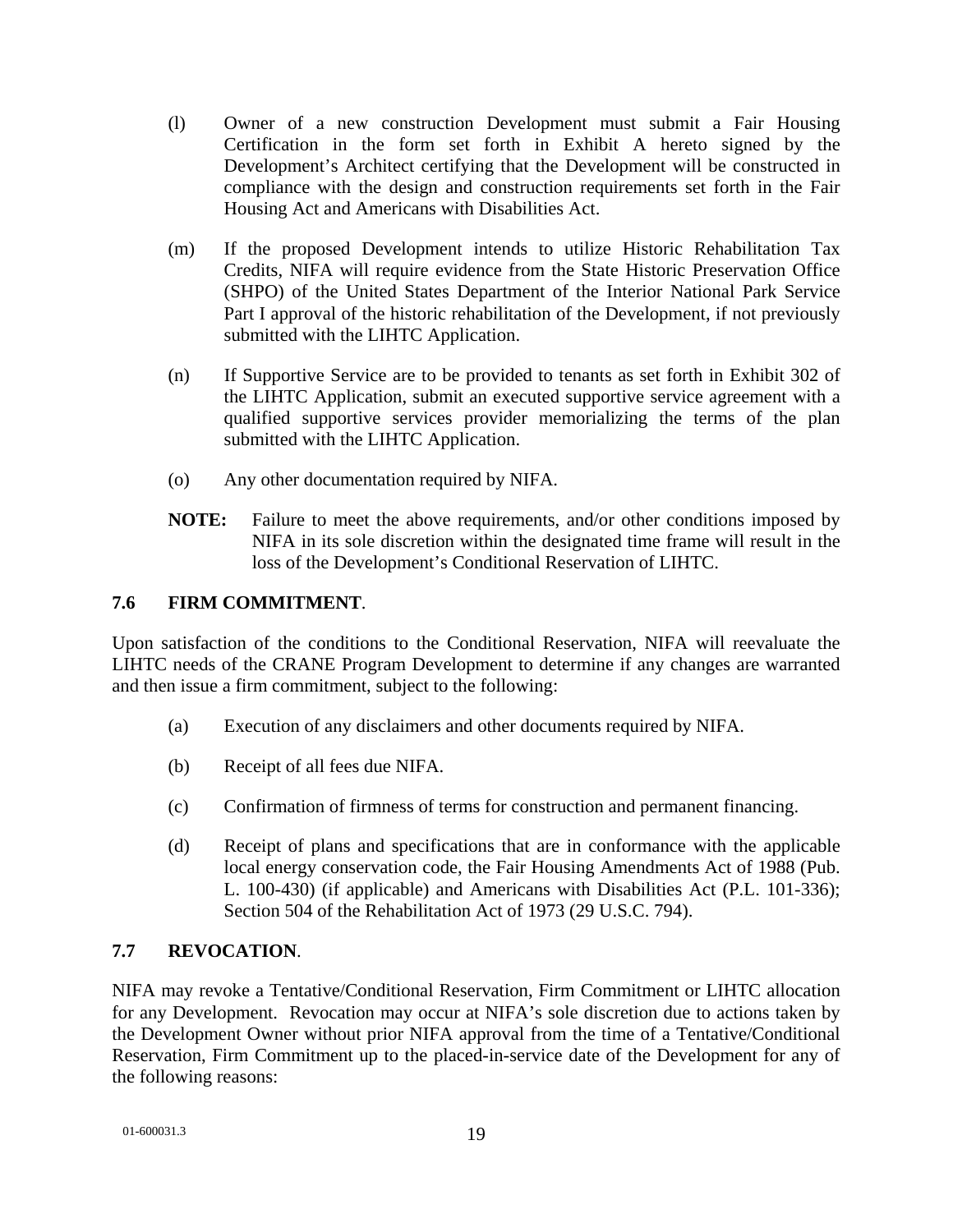- (a) Site change;
- (b) Change in ownership—a change in the parties involved in the ownership entity (e.g., addition of a third party or removal of an individual/entity listed as part of the Development ownership submitted by the CRANE Program applicant in its LIHTC Application or CRANE Application);
- (c) Change in unit design, square footage, unit mix, number of units, number of residential buildings, etc.;
- (e) Instances of curable non-compliance beyond the specified cure period on an applicant's existing LIHTC developments in any state; or
- (f) Change in rents charged to tenants.

# **7.8 MODIFICATION OR DENIAL OF LIHTC ALLOCATION**.

NIFA may modify or deny the amount of LIHTC allocated to a CRANE Program Development for any of the following reasons:

- (a) Information submitted to NIFA is determined to be fraudulent;
- (b) Failure to meet Conditions in the Tentative/Conditional Reservation;
- (c) Material changes occur in the actual costs and/or square footage of the Development without the written approval of NIFA;
- (d) Development receives additional subsidies or financing other than those disclosed in the LIHTC Application or CRANE Application without the written approval of NIFA;
- (e) Subsequent regulations are issued by Department of the Treasury or the IRS pertaining to Section 42 of the Code; or
- (f) CRANE Applicant fails to promptly notify NIFA of any material or adverse changes in either the original LIHTC Application or CRANE Application.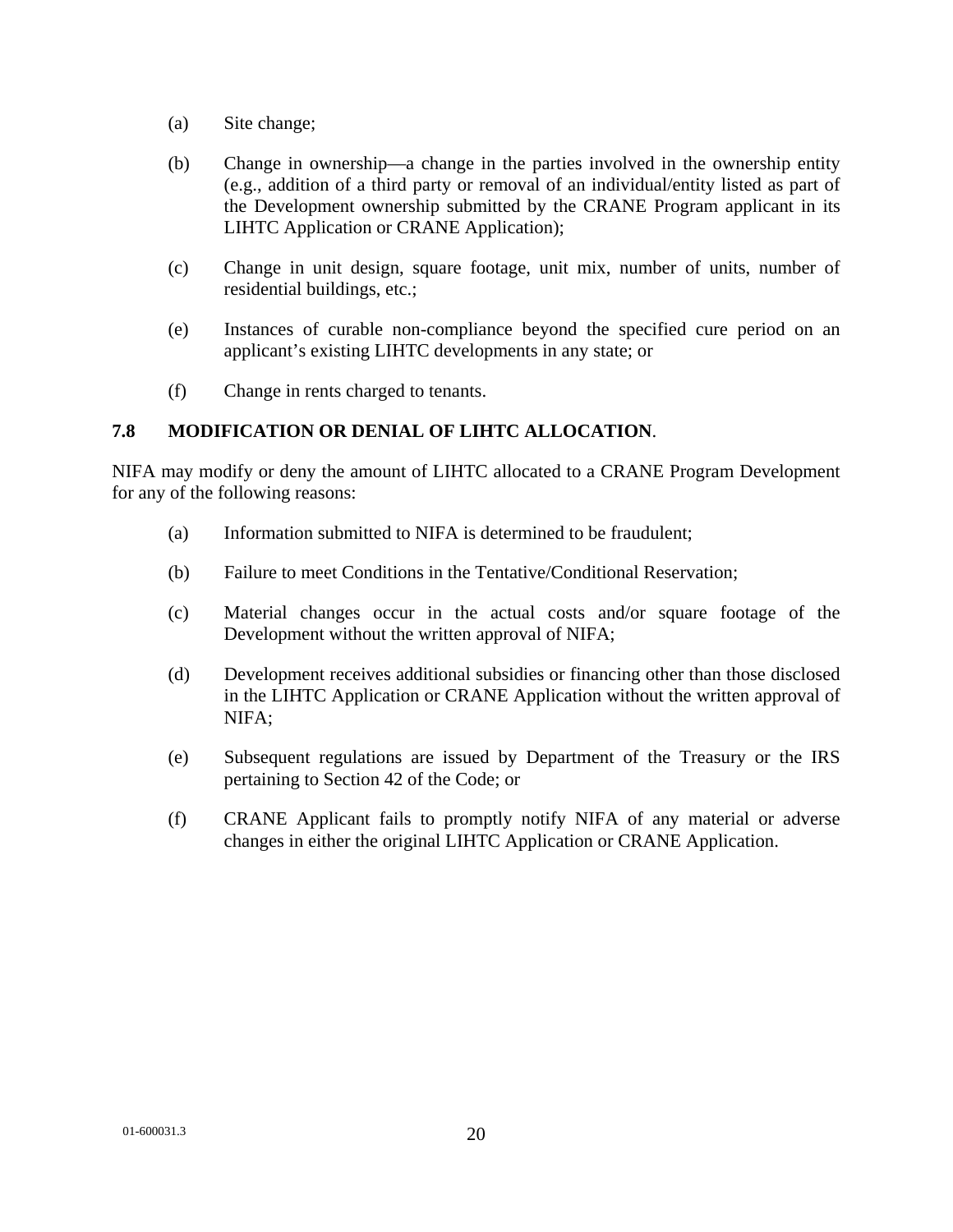#### **7.9 CARRYOVER ALLOCATION**.

Section 42 of the Code provides that NIFA may issue a carryover allocation ("Carryover Allocation") to certain qualified Developments, which will not be placed in service by December 31, 2006 This provision requires that 10% or more of the expected basis in the Development must be incurred by either (i) December 31, 2006 for Developments receiving a Conditional Reservation on or prior to June 30, 2006 or (ii) six months from the date of the Conditional Reservation for Developments receiving a Conditional Reservation after June 30, 2006 (the "10% Test").

 To request a Carryover Allocation, submit two complete copies of the following to NIFA by the required deadline:

- (a) The Carryover Allocation Documentation as set forth in the Carryover Allocation Procedures Manual.
- (b) 10% Test certification by an independent, third-party certified public accountant or attorney that 10% or more of the reasonably expected basis in the Development determined as of the close of the second calendar year following the year in which the Conditional Reservation was made has been incurred by either (i) December 31, 2006 for Developments receiving a Conditional Reservation on or prior to June 30, 2006 or (ii) six months from the date of the Conditional Reservation for Developments receiving a Conditional Reservation after June 30, 2006. If the developer fee is included in the 10% test, it must be earned and reasonable for the services performed to date and evidenced by an agreement (should not be greater than 20% of the total developer fee).

Developments receiving a Conditional Reservation on or prior to June 30, 2006 must submit the Carryover Allocation Documentation and the 10% Test certification to NIFA by November 1, 2006. Developments receiving a Conditional Reservation after June 30, 2006 must submit to NIFA the Carryover Allocation Documentation by November 1, 2006 and the 10% Test certification within 5 months from the receipt of the Conditional Reservation. If the Carryover Allocation Documentation and 10% Test certification are not submitted to NIFA by the specified deadlines, a 1% late fee, as discussed in Section 3.3, will be assessed to the Development Owner. A Carryover Allocation Agreement will not be issued to a Development prior to payment of all fees.

> **NOTE**: Failure to submit the Carryover Allocation Documentation and 10% Test certification by the required deadlines may result in the revocation of the Conditional Reservation.

# **7.10 FINAL LIHTC ALLOCATION**.

01-600031.3 21 No LIHTC allocation will be made until the Development has been placed-in-service and submission of the Final Cost Certification Documentation, as set forth in the Cost Certification Procedures Manual, to NIFA. Final LIHTC allocations may be requested as soon as an eligible building has been placed in service. NIFA requires the submission of the Final Cost Certification Documentation by the deadlines set forth in the Final Cost Certification Procedures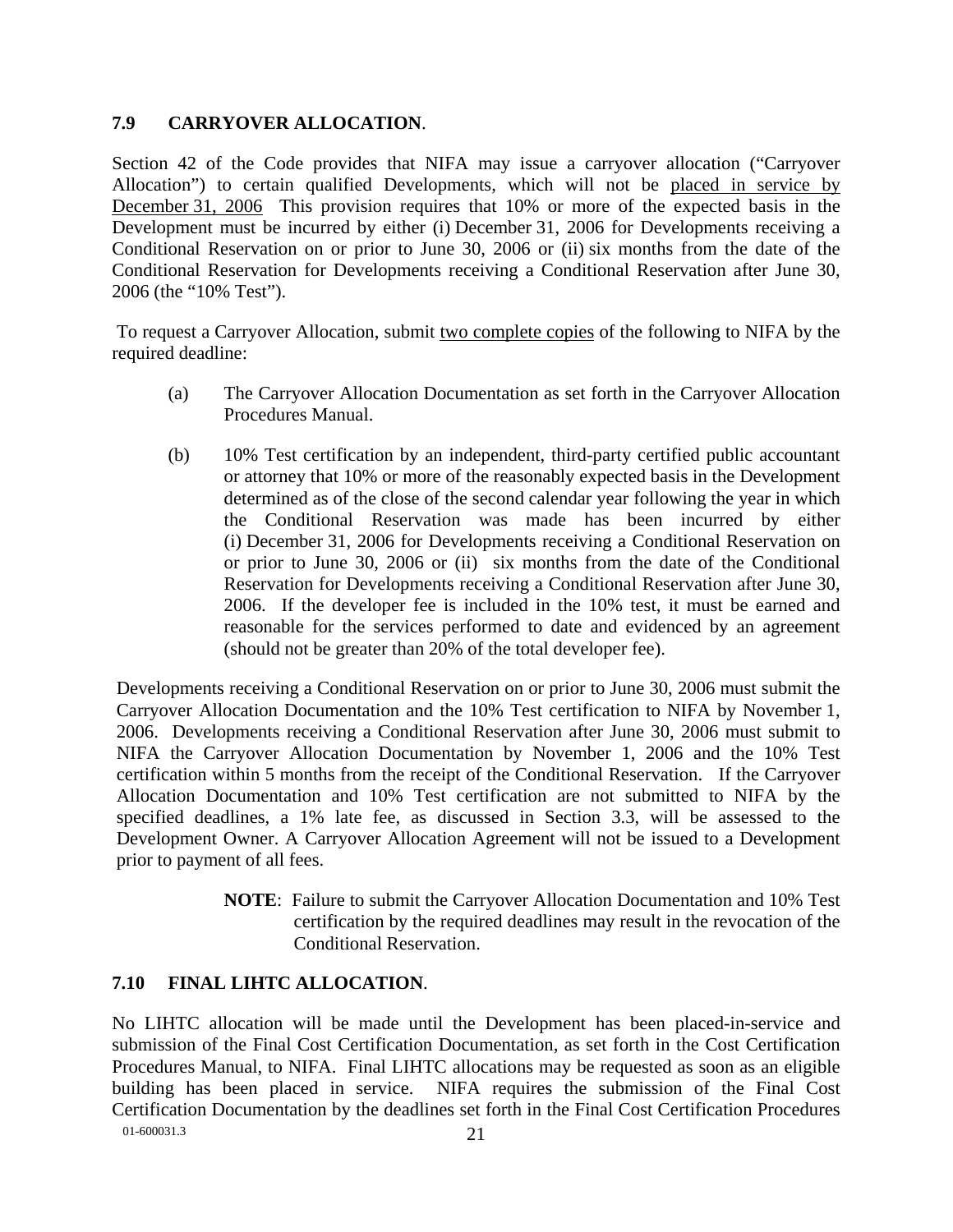Manual. The LIHTC amount allocated to the Development is based on NIFA's final determination of the qualified basis for the building or Development and a review of the Development's costs.

**NOTE**: Failure to submit the Final Cost Certification Documentation by the required deadlines as set forth in the Final Cost Certification Procedures Manual may result in the revocation of the LIHTC allocation. Under extreme circumstances the Development Owner may submit a written request to NIFA for an extension of time in which to submit the Final Cost Certification Documentation.

# **8. LIHTC GUIDELINES**

Following are general guidelines of the LIHTC Program including the CRANE Program and all other set-asides. These guidelines are not conclusive and should not be relied upon as tax advice. NIFA suggests that, prior to completing the LIHTC Application and/or CRANE Application; you consult with an independent, third-party certified public accountant or attorney for a complete interpretation of the tax law. NIFA's review of documents submitted in connection with a LIHTC Application is solely for its own purposes. NIFA makes no representations to the Development Owner or anyone else as to:

- (a) compliance with the Code, Treasury Regulations or any other laws or regulations governing LIHTC; or
- (b) the financial feasibility or viability of any Development.

No member, officer, agent or employee of NIFA will be personally liable concerning any matters arising out of, or in relation to, the allocation of LIHTC. LIHTC's will be awarded based on federal tax law and Nebraska's LIHTC Allocation Plan. NIFA reserves, commits and allocates LIHTC to partnerships, corporations, limited liability companies and individuals. LIHTC commitments, reservations and allocations are not transferable, and any change in Development ownership requires NIFA's prior written approval. NIFA verifies development ownership through closing documents, warranty deeds and title reports.

NIFA reserves the right not to allocate LIHTC to any development, regardless of ranking/scoring, if NIFA determines in its sole discretion that the Development does not further the purpose and goals of the LIHTC Program. For purposes of this determination, the information taken into account may include, but is not limited to, comments from officials of local governmental jurisdictions, the applicant/sponsor's experience and performance and the applicant/sponsor's prior dealings with NIFA and other states' LIHTC programs. The prior performance considered may include, but is not limited to, progress achieved with previous Conditional Reservations, Development compliance and payment of monitoring fees.

01-600031.3 22 NIFA reserves the right not to allocate LIHTC to any development, regardless of ranking/scoring, if NIFA determines in its sole discretion that a disproportionate number of LIHTC developments have been developed in a particular census tract within the past three-year period. NIFA may decide to allocate LIHTC to a development in another county to best serve the citizens of Nebraska. This right will be exercised only in limited circumstances, such as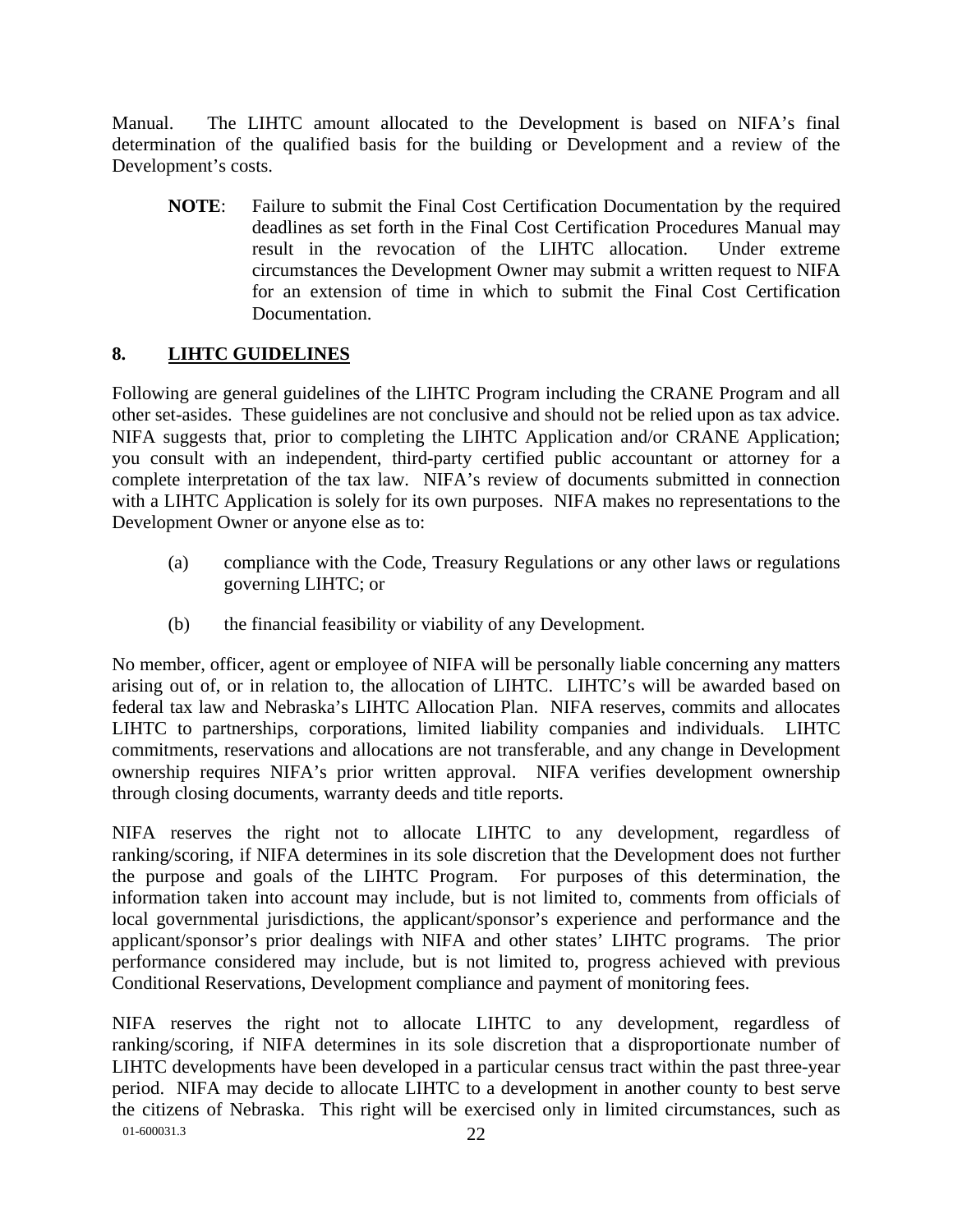when LIHTC developments in a particular census tract have a vacancy rate of 7% or more, or if adding current applications to existing LIHTC developments and others previously approved and funded (but not yet constructed or occupied) LIHTC developments would create a disproportional number of low-income housing units in that particular area.

NIFA recognizes that certain developments may need additional subsidies to encourage the production of and ensure the viability of low-income housing developments. Under certain circumstances (particularly for smaller developments in rural areas), NIFA may agree to provide limited second mortgage financing to enable such Developments to take advantages of LIHTC available in connection with the issuance by NIFA of tax-exempt bonds. The owners of developments receiving secondary NIFA financing will be required to execute a Land Use Restriction Agreement ("LURA") which will be recorded as a restriction running with the land, requiring any successor in title to the owner (through assignment, foreclosure or an instrument in lieu of foreclosure) to agree to repay or assume the outstanding balance of such secondary financing indebtedness to NIFA as a condition to an agreement by NIFA to execute a new LURA (a new LURA is necessary for the successor in title to claim any LIHTC remaining on the development).

All information submitted to NIFA will be kept confidential and will not be available to any other applicant. Applicants will be given their scoring results upon request and may receive the total scoring results of the other developments on an anonymous basis.

Applicants who have been convicted of, entered an agreement for immunity from prosecution for or pleaded guilty (including a plea of no contest) to a crime of dishonesty, moral turpitude, fraud, bribery, payments of illegal gratuities, perjury, false statement, racketeering, blackmail, extortion, falsification or destruction of records are ineligible to apply for LIHTC. Applicants who have been barred from any other NIFA program, other state LIHTC programs or any federal programs are also ineligible to apply. Applicants having an identity of interest with any barred entity may not be eligible at the sole discretion of NIFA. Furthermore, NIFA reserves the right to amend, modify or withdraw its request for proposals and any of the program instructions or procedures contained within the application and may exercise such right at any time without notice and without liability to any applicant or other party for their expenses incurred in the preparation of an application or otherwise.

# **9. COMPLIANCE MONITORING**

During the Compliance Period as set forth in the LURA, NIFA, as part of this LIHTC Allocation Plan, is required to adopt and adhere to compliance monitoring procedures which will: (i) monitor Developments for noncompliance and (ii) notify the IRS of any noncompliance of which NIFA becomes aware of in accordance with Section 42(m) of the Code, Treasury Regulation § 1.42-5 and any other applicable regulations. All Development owners must enter into a LURA with NIFA, binding all parties to comply with Section 42 of the Code, Treasury Regulation § 1.42-5 and any other applicable regulations. Pursuant to the LURA, Development owners (or the management agents thereof) are required to attend, on an annual basis, a compliance seminar sponsored by NIFA. In addition, Development owners with items of noncompliance that have not been corrected in a timely fashion may be required to provide quarterly compliance reports to NIFA and may, in NIFA's sole discretion, be ineligible to receive future allocations of LIHTC.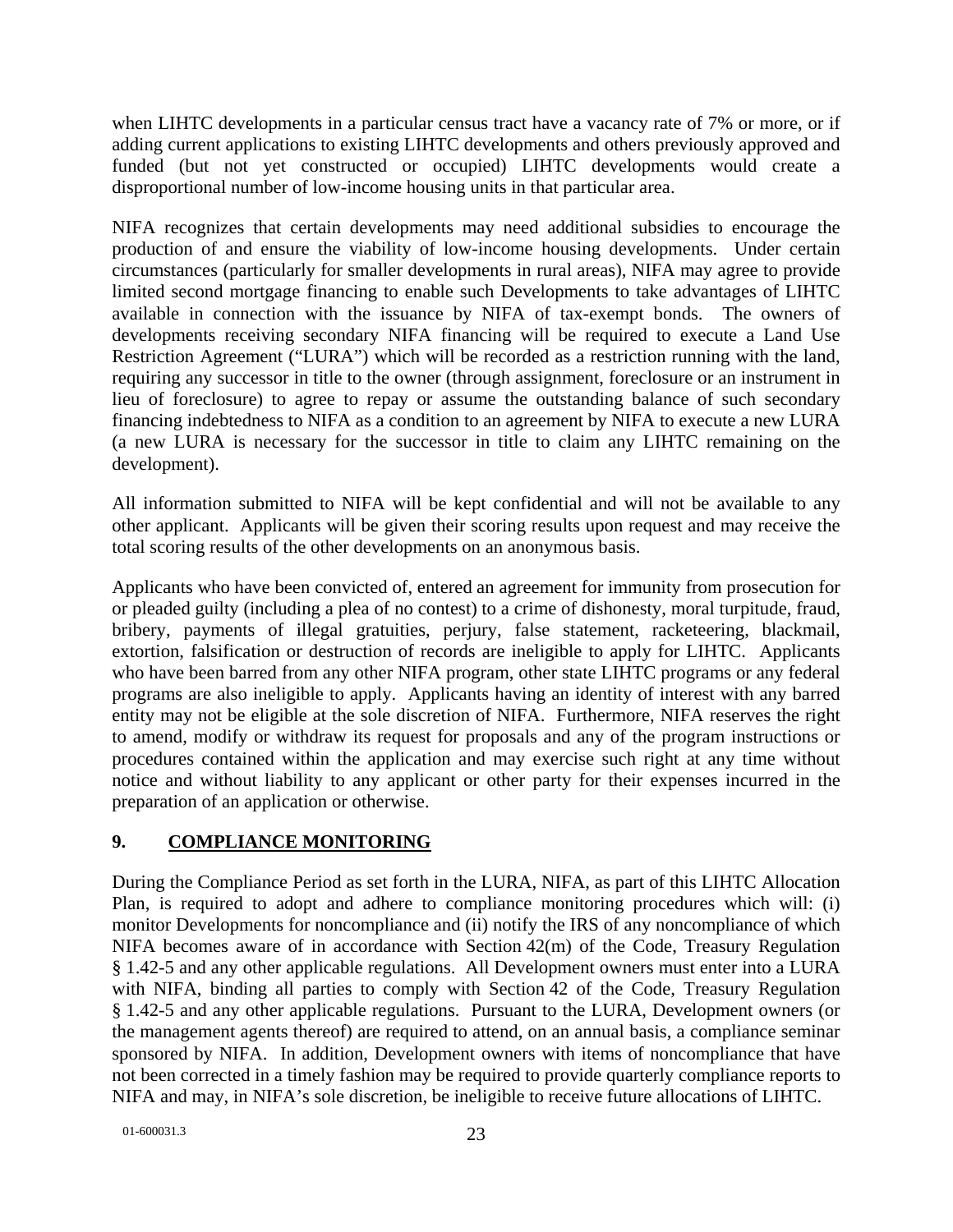The following procedures outline NIFA's plans for compliance monitoring by Development owners. Such procedures, together with the covenants and representations contained in the LURA (which form of LURA is incorporated in this LIHTC Allocation Plan by reference) shall constitute the procedures for compliance monitoring by NIFA. (Capitalized terms used below and not otherwise defined shall have the meanings as set forth in the LURA).

# **9.1 TENANT INCOME CERTIFICATIONS**.

Development owners shall maintain a file for each Qualified Tenant residing in the Development (which shall be updated during each year of unit occupancy by the Development owner). Each tenant file shall contain a copy of the rent record and a copy of such tenant's executed Application and Income Certification (a form of which is attached to the LURA) as well as supporting documentation, which is subject to independent investigation and verification by NIFA. Each tenant file shall be submitted to NIFA as set forth below or in such other form and manner as may be required by the applicable rules, regulations or policies now or hereafter promulgated by the Department of the Treasury or the IRS.

# **9.2 ANNUAL OWNER CERTIFICATIONS**.

Development owners are required to immediately notify NIFA if, at any time, the dwelling units in a Development are not occupied or available for occupancy as provided above. Development owners shall prepare and submit, under penalty of perjury, to NIFA, no later than January 15 of each year following the first year in which 10% of the units in the Development are occupied, a Certificate of Continuing Program Compliance (a form of which is attached to the LURA) and an Annual Tax Credit Summary Report (a form of which is attached to the LURA), both executed by the Development owner stating the number of dwelling units in the Development which, as of the first date of such calendar year, were occupied by Qualified Tenants (or were deemed to be occupied by Qualified Tenants as provided in the LURA for all or part of such period), together with copies of annual Certifications of Tenant Eligibility and Income Verification (and supporting documentation) collected by the Development owner.

# **9.3 RECORD KEEPING AND RETENTION**.

Development owners are required to collect and retain records for each qualified low-income building in the Development for at least six years after the due date (with extensions) for filing the federal income tax return for such year. Notwithstanding the above, records for the first year of the LIHTC Period must be retained for at least six years beyond the due date (with extensions) for the filing of the federal income tax return for the last year of the Compliance Period of the building. Such records shall include for each year during the Compliance Period the following information pertaining to each building in the Development:

- (a) The total number of residential rental units in the building (including the number of bedrooms and the size in square feet of each residential rental unit);
- (b) The percentage of residential rental units in the building that are Qualified Units;
- (c) The rent charged on each residential rental unit in the building, including any utility allowances;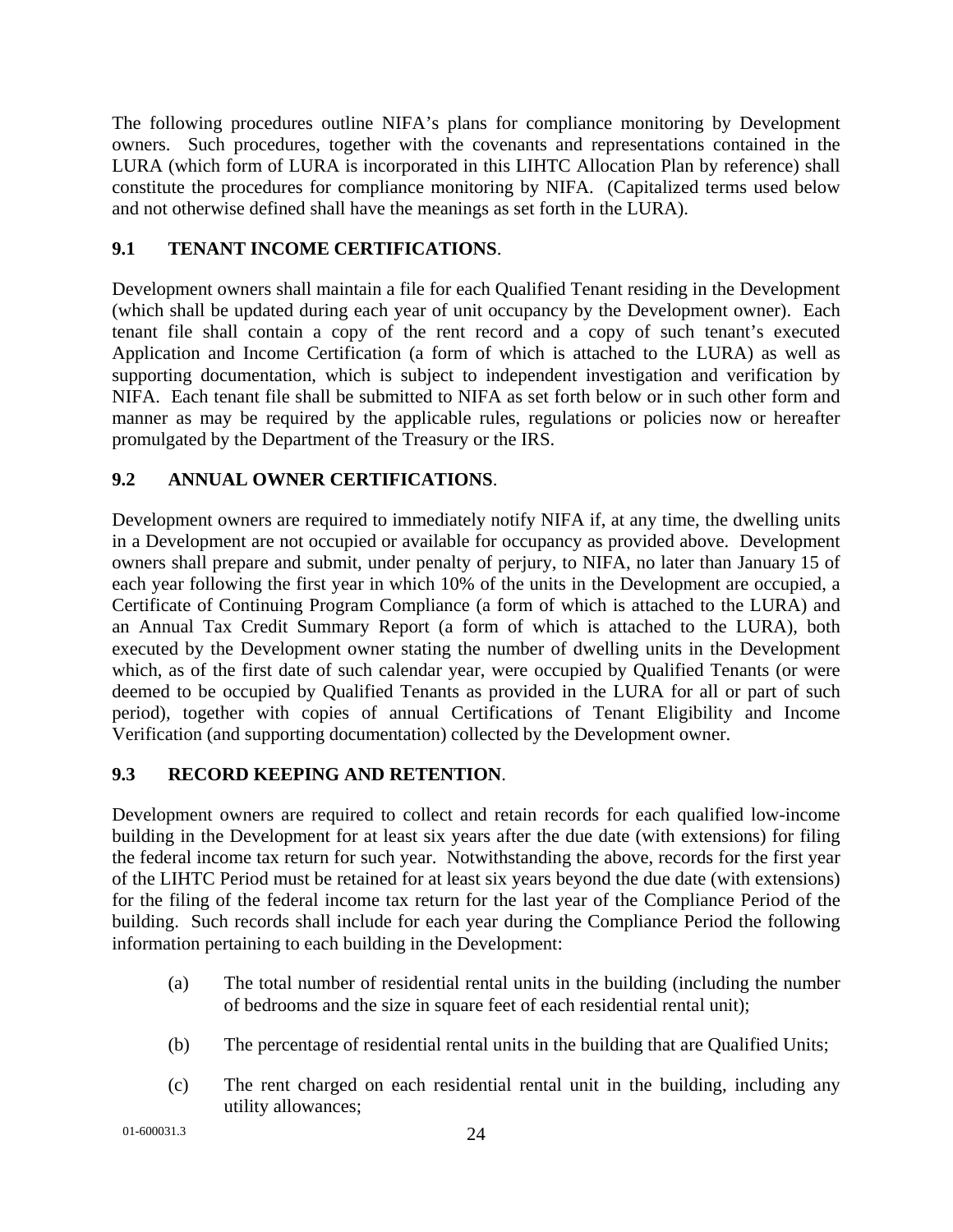- (d) The number of occupants in each Qualified Unit and changes in the number of occupants in each Qualified Unit;
- (e) The Qualified Unit vacancies in the building and information that indicates when, and to whom, the next available units were rented;
- (f) The annual income certification of each Qualified Tenant per Qualified Unit;
- (g) Documentation to support each Qualified Tenant's annual income certification (for example, a copy of the Qualified Tenant's federal income tax return, Forms W-2 or verifications of income from third parties such as employers or state agencies paying unemployment compensation). Tenant income is to be calculated in a manner consistent with the determination of annual income under Section 8 of the United States Housing Act of 1937 ("Section 8"), and not in accordance with the determination of gross income for federal income tax liability. In the case of a tenant receiving housing assistance payments under Section 8, this documentation requirement is satisfied if the public housing authority provides a statement to the Development owner declaring that the tenant's income does not exceed the applicable income limit under Section  $42(g)$ of the Code;
- (h) The eligible basis and the Qualified Basis of the building at the end of the first year of the Tax Period; and
- (i) The character and use of the nonresidential portion of the building included in the building's eligible basis under Section 42(d) of the Code (e.g., tenant facilities that are available on a comparable basis to all tenants and for which no separate fee is charged for use of the facilities, or facilities reasonably required by the Development).

# **9.4 REVIEW PROCESS**.

For each year of the Compliance Period NIFA will perform a compliance review on the Development. Certifications and other information submitted to NIFA (as described above) shall be reviewed for compliance with the requirements of Section 42 of the Code.

# **9.5 ON-SITE INSPECTION AND TENANT FILE REVIEW**.

The LURA provides that NIFA, or its designated agent, shall have the right to perform on-site inspections of each building in the Development, inspect each Qualified Unit and review the tenant file for each such Qualified Unit.

NIFA, or its designated agent, will conduct an on-site inspection of each building in the Development and inspect at least 20% of the Qualified Units and review the tenant files for such Qualified Units. On-site inspections and tenant file reviews shall be conducted by the end of the second calendar year following the year in which the last building in the Development was placed in service. Thereafter, NIFA, or its designated agent, will conduct on-site inspections of all buildings in the Development and review the tenant files at least once every three years.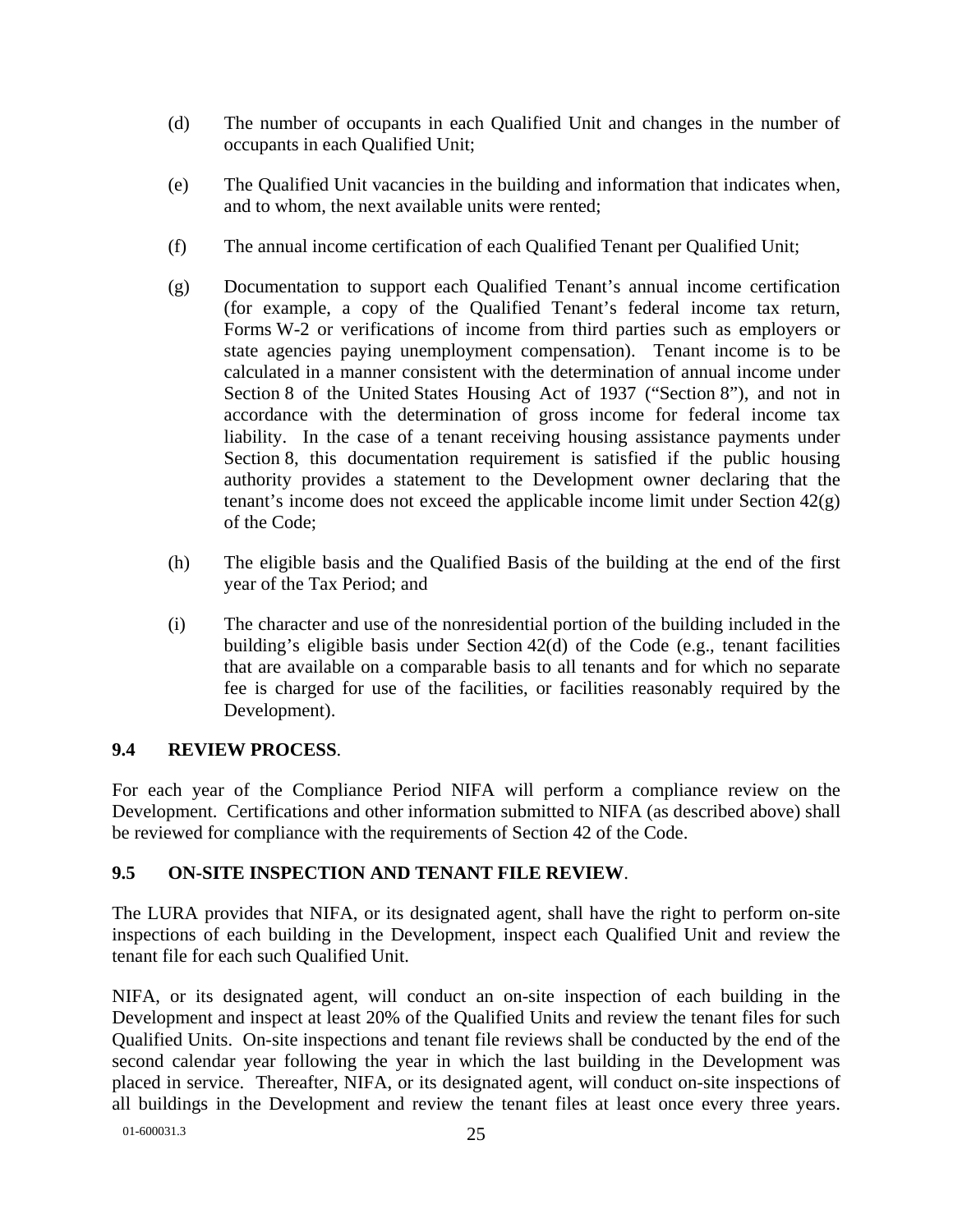NIFA shall notify each Development owner in advance of any such on-site inspection and review. NIFA shall randomly select which Qualified Units and tenant records will be inspected and reviewed.

Any duly authorized representative of NIFA, the Department of the Treasury or the IRS may inspect the books and records of the Development pertaining to the incomes of the Qualified Tenants residing in the Development.

In conjunction with each on-site inspection, Development owners must provide to NIFA, or its designated agent, any local health, safety or building code violations reports or notices received on the Development. Based on the on-site inspection and NIFA's receipt and review of all local health, safety or building code violations reports or notices, NIFA shall determine whether each building in the Development and its Qualified Units are suitable for occupancy.

# **9.6 NOTIFICATION TO OWNER**.

In the event NIFA discovers a noncompliance issue with any of the provisions of the LURA or Section 42 of the Code, NIFA will immediately notify the Development owner in writing. The Development owner shall have 60 days from the issuance of such notice (the "Correction Period") to correct the noncompliance.

Noncompliance includes, but is not limited to, the following: (a) NIFA's failure to receive: tenant income certifications, supporting documentation and rent records, (b) noncompliance with any provision of Section 42 of the Code and/or (c) any change in the applicable fraction or eligible basis of the Development which would result in a decrease in the Qualified Basis of the Development. NIFA shall be authorized and entitled, pursuant to the provisions of the LURA, to perform all acts necessary to comply with the monitoring and notification responsibilities set forth in Section  $42(m)(i)(B)(iii)$  of the Code and any Treasury Regulations promulgated thereunder or other interpretations thereof by the IRS or the courts.

# **9.7 NOTICE TO INTERNAL REVENUE SERVICE**.

Within 45 days of the expiration of the Correction Period, NIFA shall file with the IRS, a copy of Form 8823, explaining the nature of the noncompliance and whether or not such noncompliance has been corrected.

# **9.8 LIABILITY**.

Compliance with the requirements of Section 42 of the Code is the sole responsibility of the Development owner. NIFA's obligations to monitor for compliance with the requirements of Section 42 of the Code does not, and will not, make NIFA liable for a Development owner's noncompliance.

All CRANE Applications and LIHTC Applications, materials, exhibits and correspondence submitted to NIFA are the property of NIFA. An agreement may be made between NIFA and any other appropriate federal regulatory agency to exchange such information.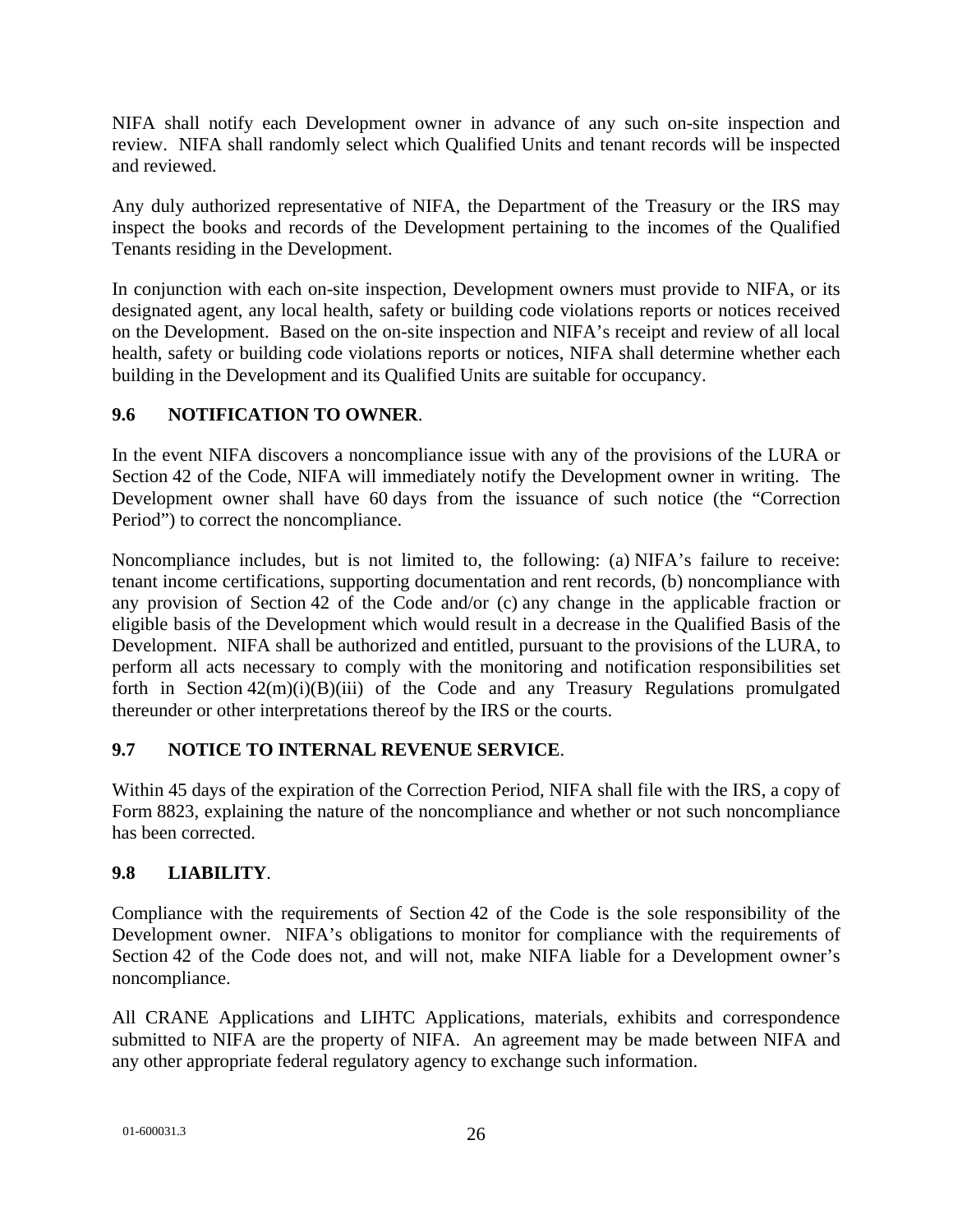Correspondence and inquiries should be directed to:

Nebraska Investment Finance Authority (NIFA) Suite 200 1230 O Street Lincoln, NE 68508-1402 Attention: LIHTC Program Telephone: (402) 434-3900 (800) 204-NIFA Facsimile: (402) 434-3921 Internet: www.NIFA.org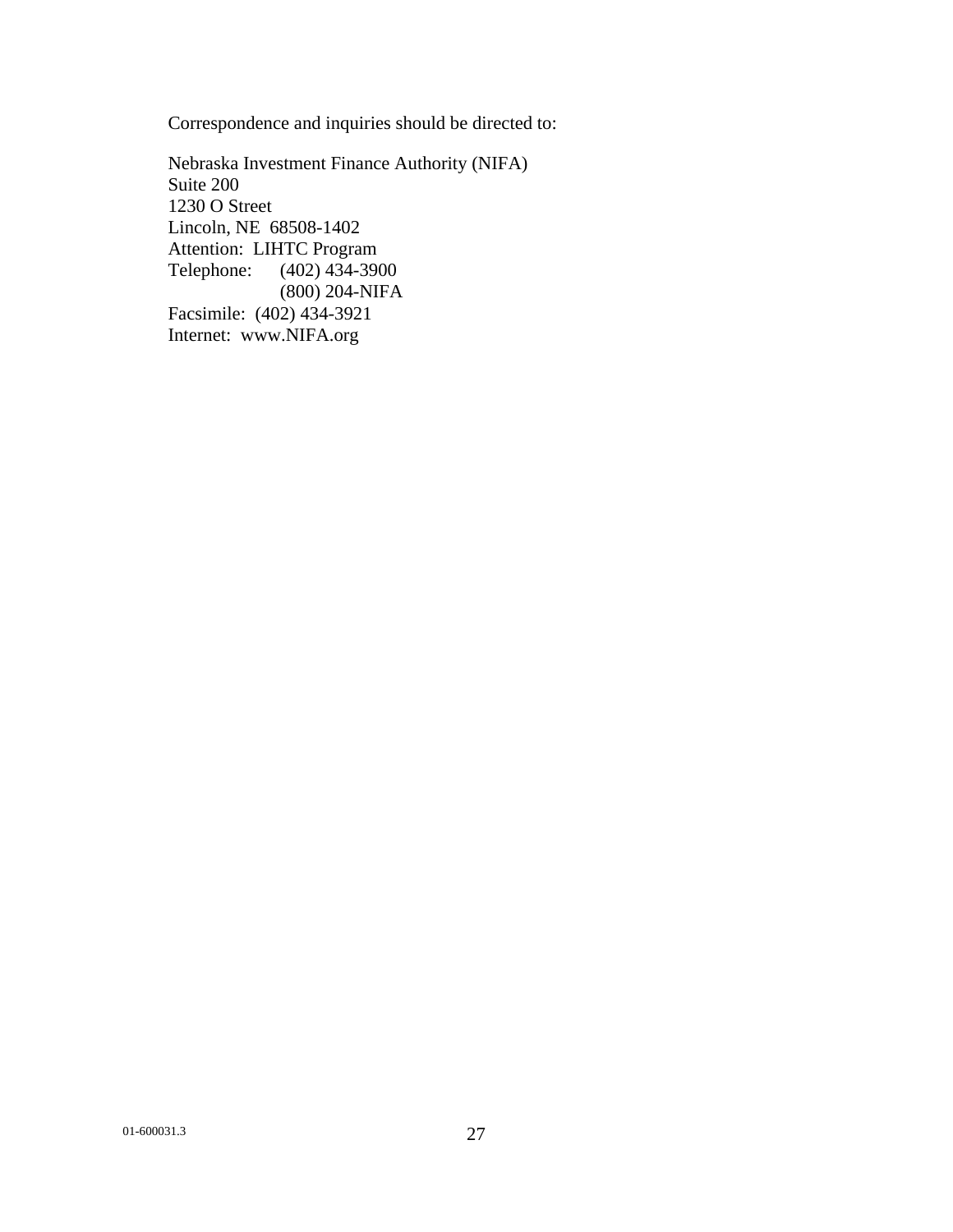# **EXHIBIT A**

# **FAIR HOUSING ACT ACCESSIBILITY CERTIFICATION**

The following is a certification regarding design and construction requirements of the Fair Housing Act (the "Act"). This certification represents many, but not all, of the requirements to the Act. This certification is not intended to be exhaustive; rather, it is a helpful guide in determining if the major requirements of the Act have been met in designing and constructing the Development. **If a box below is not checked due to the applicability of an exception to the Act, the architect MUST include an explanation of the exception, including a citation to the relevant section of the Act.**

#### GENERAL REQUIREMENTS

Development has buildings containing 4 or more units and was designed and constructed for first occupancy on or after March 13, 1991.

If it is an elevator building, all units are "covered units."

All units in buildings with elevators have features required by the Act.

If it is a non-elevator building, all ground-floor units are "covered units."

All ground-floor units in buildings without elevators have features required by the Act.

**NOTE**: There is a narrow exception which provides that a non-elevator building in a development need not meet all of the Act's requirements if it is impractical to have an accessible entrance to the non-elevator building because of hilly terrain or other unusual characteristics of the site.

#### ACCESSIBLE BUILDING ENTRANCE ON AN ACCESSIBLE ROUTE

- $\Box$  The accessible route is a continuous, unobstructed path (no stairs) through the Development that connects all buildings containing covered units and all other amenities.
- $\Box$  The accessible route also connects to parking lots, public streets, public sidewalks and public transportation stops.
- All slopes are no steeper than 8.33%.
- All slopes between 5% and 8.33% have handrails.
- Covered units have at least one entrance on an accessible route.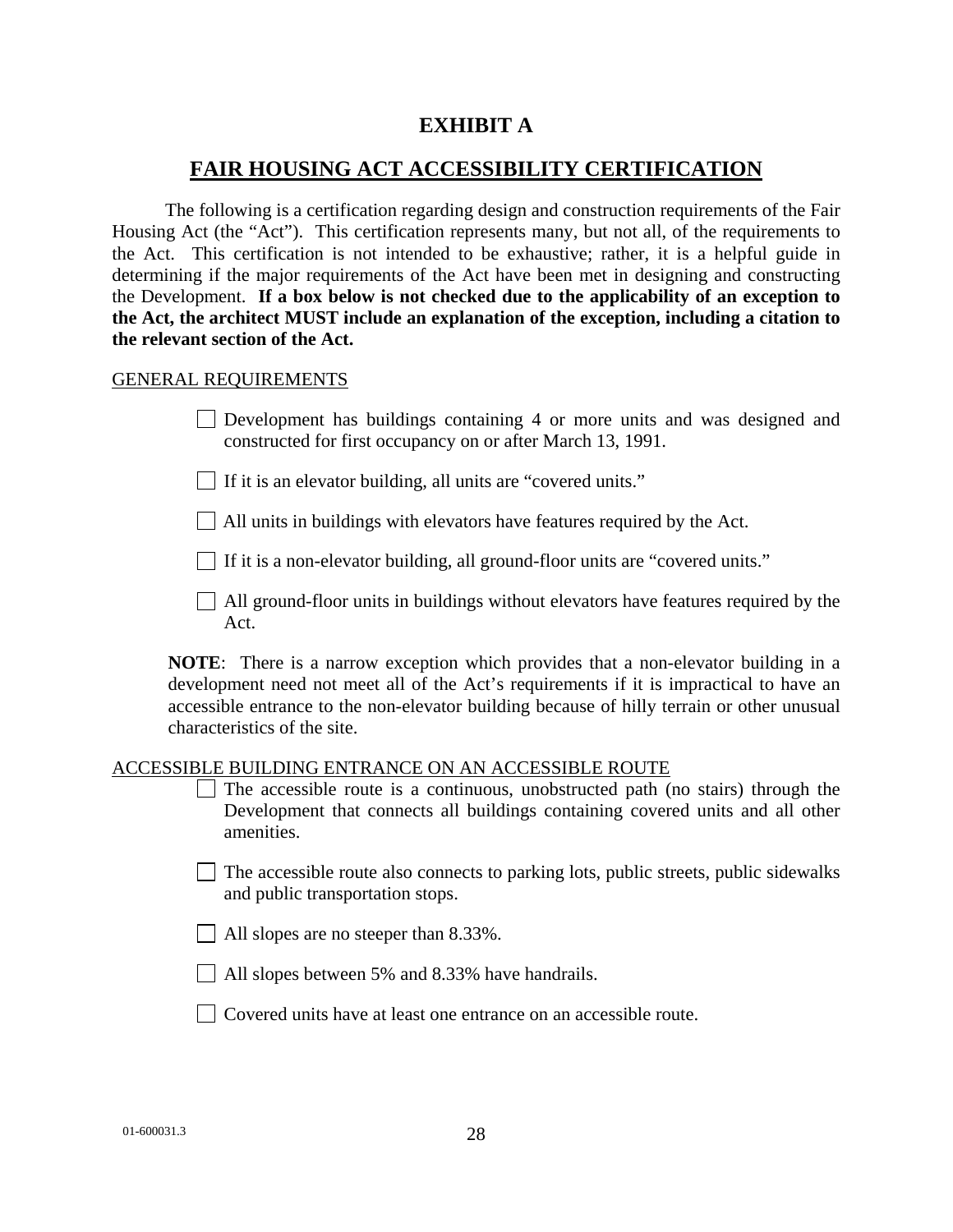| There are sufficient curb cuts for a person using a wheelchair to reach every     |
|-----------------------------------------------------------------------------------|
| building in the development.                                                      |
|                                                                                   |
| COMMON AND PUBLIC USE AREAS                                                       |
| At least two percent of all parking spaces are designated as handicapped parking. |

| At least one parking space at each common and public use amenity is designated |
|--------------------------------------------------------------------------------|
| as handicapped parking.                                                        |

- $\sim 1$ All handicapped parking spaces are properly marked.
- $\Box$ All handicapped parking spaces are at least 96" wide with a 60" wide access aisle which can be shared between two spaces.
- $\Box$ The accessible aisle connects to a curb ramp and the accessible route.
- $\Box$ The rental or sales office is readily accessible and usable by persons with disabilities.
- $\Box$ All mailboxes, swimming pools, tennis courts, clubhouses, rest rooms, showers, laundry facilities, trash facilities, drinking fountains, public telephones and other common and public use amenities offered by the development are readily accessible and usable by persons with disabilities.

#### USABLE DOORS

- All doors into and through covered units and common use facilities provide a clear opening of at least 32" nominal width.
- All doors leading into common use facilities have lever door handles that do not require grasping and twisting.
- $\mathbb{R}^n$ Thresholds at doors to common use facilities are no greater than 1/2".
- $\Box$ All primary entrance doors to covered units have lever door handles that do not require grasping and twisting.
- $\Box$ Thresholds at primary entrance doors to covered units are no greater than 3/4" and beveled.

#### ACCESSIBLE ROUTE INTO AND THROUGH THE COVERED UNIT

All routes through the covered units are no less than 36" wide.

# ACCESSIBLE ENVIRONMENTAL CONTROLS

All light switches, electrical outlets, thermostats and other environmental controls  $\Box$ must be no less than 15" and no greater than 48" from the floor.

# REINFORCED BATHROOM WALLS FOR GRAB BARS